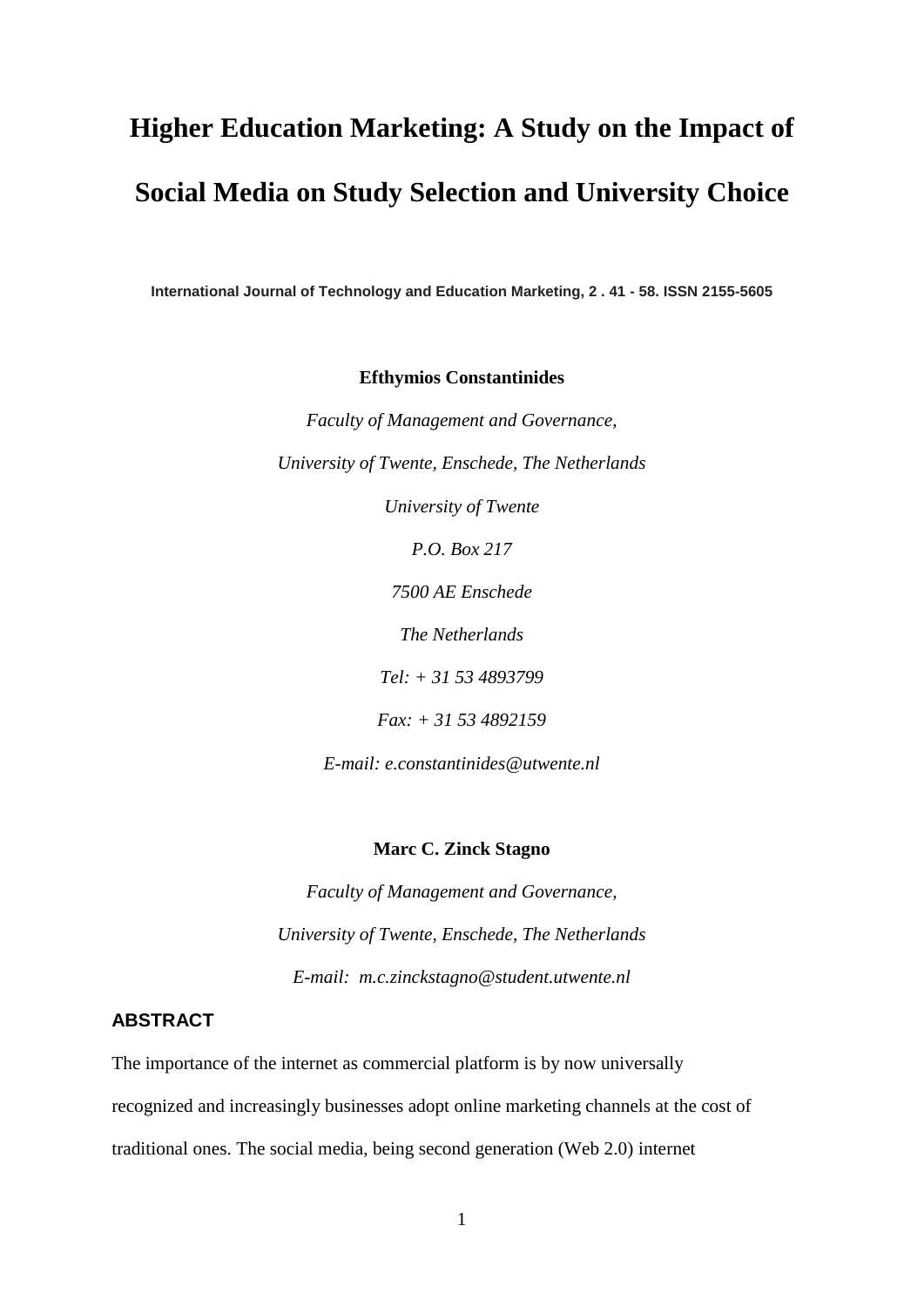applications, allow interaction, one-to-one communication, customer engagement, and user generated content. The interest of higher education institutions in social media as part of the marketing toolkit is increasing, but little is known about the potential of these channels in higher education marketing strategies. Even less is known about the role of social media as influencers of future students in the choice of study and university. This article presents the results of a study aiming to identify the role and importance of the social media on the choice of future students for a study and university in comparison with the traditional university marketing channels in the Netherlands. Next to this the study identifies and describes three market segments among future students based on their use of the social media.

*Keywords:* higher education marketing; social media; Web 2.0; student recruitment; market segmentation; customer behavior

# **INTRODUCTION**

Social media, a term describing a wide range of a new generation internet applications, has been the issue of intense debate and commercial interest. Central themes in this debate are the effects of the social media on human behavior [\(Barker, 2009;](#page-23-0) [Kolbitsch & Maurer, 2006\)](#page-27-0), their aptitude as educational environments [\(Augustsson, 2010;](#page-23-1) [Kabilan, Ahmad, & Abidin,](#page-26-0)  [2010\)](#page-26-0), and their potential as marketing instruments [\(Constantinides & Fountain, 2008;](#page-25-0) [Ghauri, Lutz, & Tesfom, 2003;](#page-25-1) [Kim, Jeong, & Lee, 2010;](#page-27-1) [Mangold & Faulds, 2009;](#page-27-2) [Spaulding, 2010\)](#page-29-0). Press articles, research papers and special journal issues around the subject are increasing, yet little attention has so far been paid to the areas of behavioral analysis and classification of the social media users. While the social media movement is a relatively recent phenomenon the rate of adoption by both the public and businesses is staggering.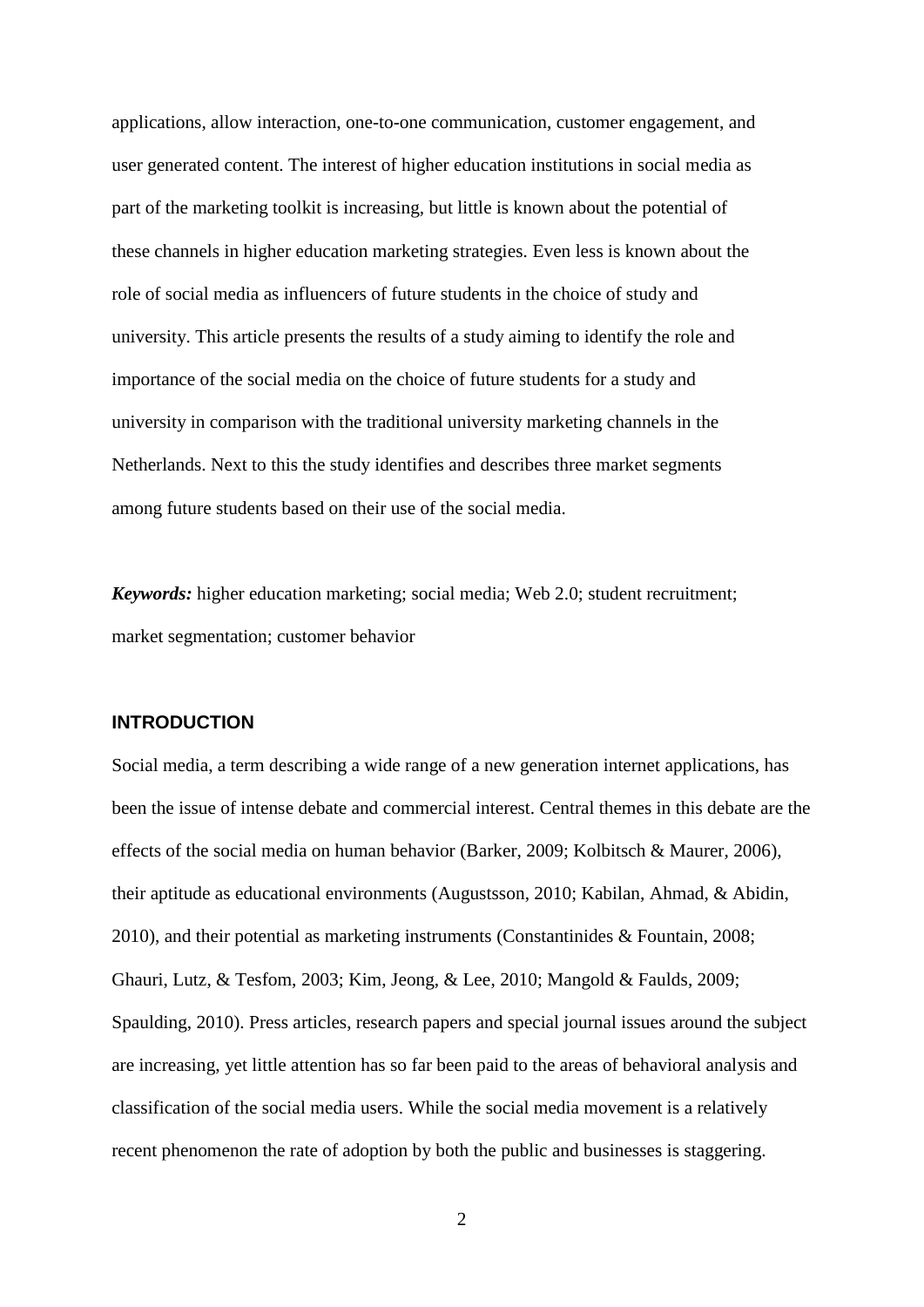According to a recent Pew Research Center report [\(Zickuhr, 2010\)](#page-30-0) 83% of Americans between 18 and 33 years old are already users of Social Networking Sites (SNS). A study done by Statistics Netherlands [\(2011\)](#page-29-1) showed that 91% of Dutch youths between 16 and 25 years old were active on SNS in 2010. Forrester Research [\(Young et al., 2007\)](#page-30-1) predicted a fast growth of global commercial spending on social media technologies (43% increase per year) reaching \$ 4.6 billion in 2013. A study by JungleMinds [\(Koster & Van Gaalen, 2010\)](#page-27-3) showed that 83% of Dutch businesses engaged in social media marketing and eMarketer [\(2010\)](#page-25-2) estimated that 80% of the U.S. businesses with more than 100 employees will use social media tools for marketing purposes in 2011. This percentage will increase to 88% in 2012 in America, whilst in many countries in Europe and elsewhere the penetration of social media follows similar trends. It is obvious that the social media has attracted the interest of business strategists and is increasingly considered as part of the business marketing strategy.

Research in university recruitment has shown the potential of marketing when used by higher education institutions as a student recruitment tool [\(Gibbs, 2002;](#page-25-3) [Helgesen, 2008;](#page-26-1) [Hemsley-Brown & Oplatka, 2006\)](#page-26-2). A key theme of research in this field is the marketing communication, where gaps between the information that potential students want and the information provided by universities in their traditional forms of communications have been identified [\(Hemsley-Brown & Oplatka, 2006\)](#page-26-2). These gaps indicate room for improvement in the field of marketing communication for higher education. Engaging with social media as a higher education marketing tool is an attractive proposition, because of the positive business experience on the effects of social media marketing and the high adoption rate of the social media by the younger generation [\(Boyd, 2008\)](#page-24-0). Improved communications, customer engagement and increasing brand loyalty have been identified as outcomes of this form of marketing. It is reasonable to assume that engagement of social media applications as part of university marketing could contribute to increased enrolment numbers and help prospective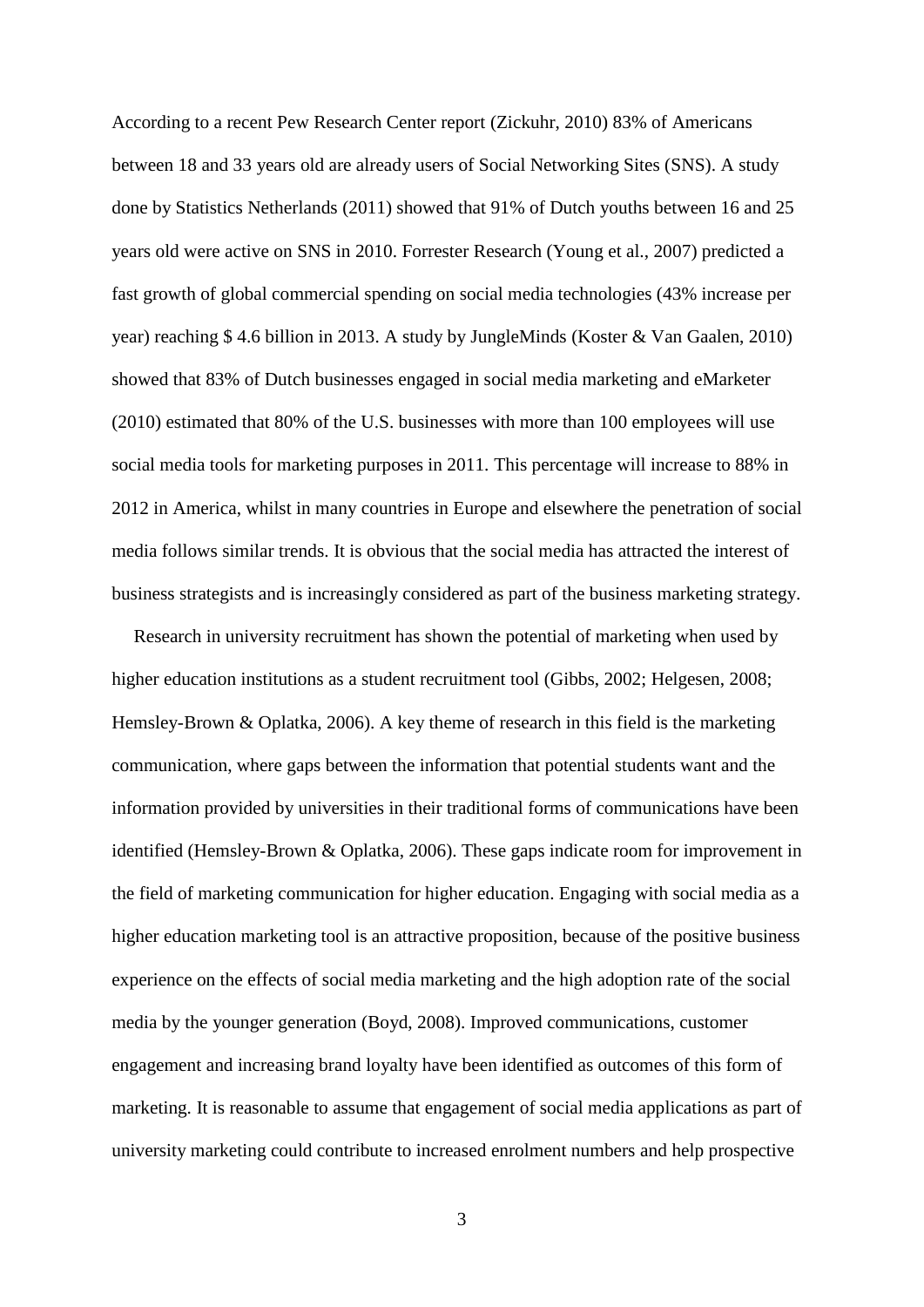students make better-informed decisions regarding their study choice and university selection. However, little is known about how future university students use the social media and what impact the social media have on the decision making process of future students regarding their choice for a study and university. In the Netherlands in particular, there are some initiatives by higher education institutions on social media. Nevertheless, there is little published research so far on this specific issue.

This study aims to provide information about the future university student market regarding their use of the social media. Such knowledge is important for the development or improvement of social media based marketing strategies complementing traditional recruitment strategies, in order to address the existing communication issues and improve student recruitment effectiveness. Three objectives will guide the study:

- (1) describe the future student population in the Netherlands by identifying market segments based on their social media use,
- (2) explore the influence of the social media on the choice of study and university in relation to traditional communication tools, and
- (3) explore the relation between factors influencing the choice of university and social media use.

This exploratory study based on a national survey attempts to develop a research methodology that can be easily duplicated in other national markets.

# **BACKGROUND AND RESEARCH ISSUES**

# **Social media and marketing**

The social media is a relatively new but fast-growing category of online interactive applications. These applications are based on user-generated content rather than supplier-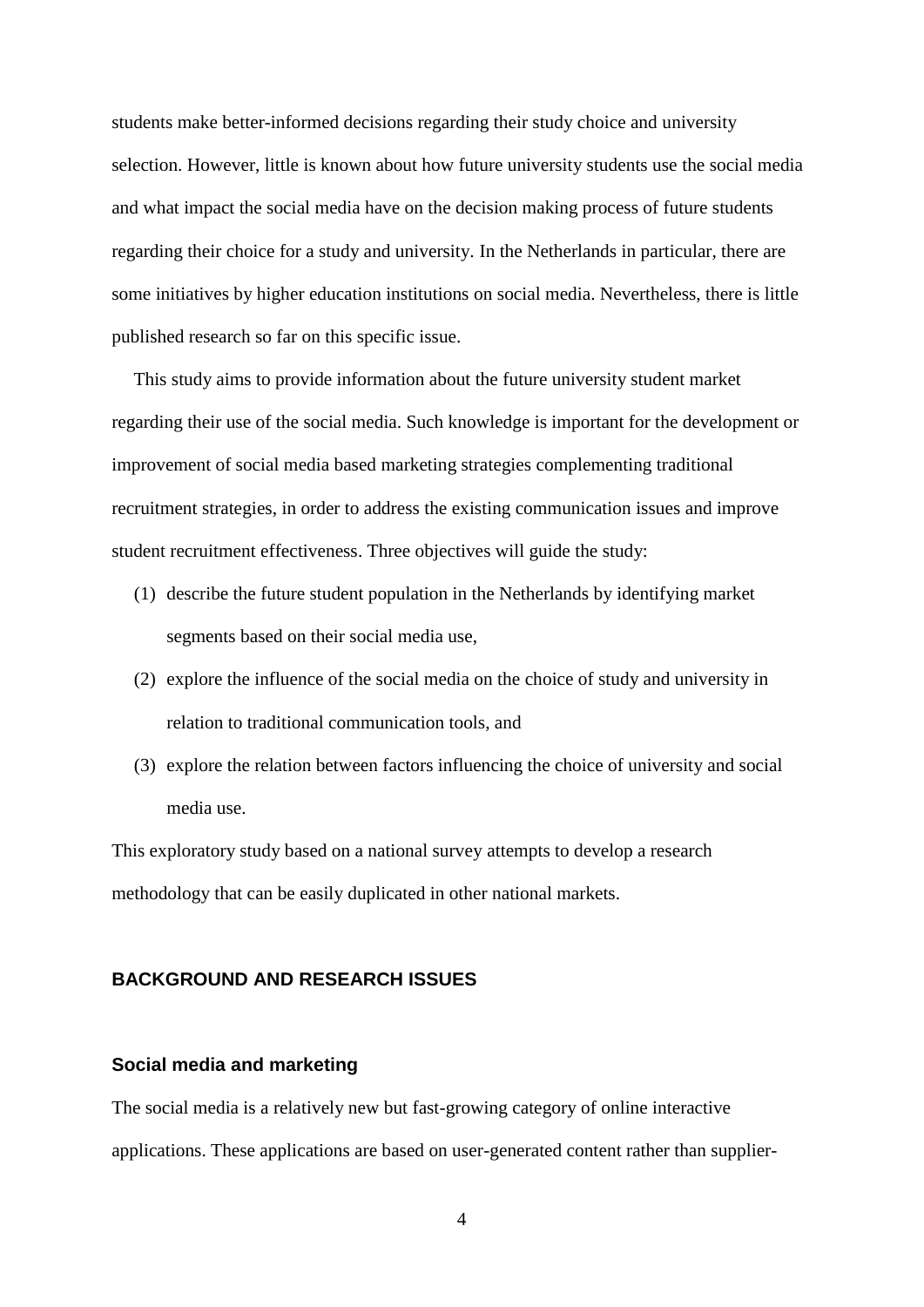generated allowing peer-to-peer communication and user-participation [\(Nambisan &](#page-28-0)  [Nambisan, 2008;](#page-28-0) [Shankar & Malthouse, 2009\)](#page-29-2). Constantinides and Fountain [\(2008\)](#page-25-0) identified the *social media applications* (blogs, online communities, social networks, online bulletin boards and content aggregators) as one of the three components of Web 2.0 [\(O'Reilly, 2005\)](#page-28-1) next to the *social effects* and the *enabling technologies*. Web 2.0 is widely seen as the current stage of the internet evolution. Social media has been widely adopted by the public and has become an important factor of influence in buying behavior. Usergenerated content and peer-to-peer communication have empowered the contemporary consumers and reduced their trust in push marketing and traditional forms of marketing communication [\(Eikelmann, Hajj, & Peterson, 2008;](#page-25-4) [Grönroos, 1994;](#page-26-3) [Karin & Eiferman,](#page-26-4)  [2006;](#page-26-4) [Peppers & Rogers, 1993;](#page-28-2) [Thomas, 2007\)](#page-29-3), a trend that begun emerging already during the 90's [\(Grönroos, 1994;](#page-26-3) [Peppers & Rogers, 1993\)](#page-28-2). Trust in experts as purchasing influencers is also diminishing and people increasingly base their purchasing choices on peer opinion. According to a study of Opinion Research Corporation [\(2009\)](#page-28-3) 84% of Americans are influenced by online product reviews written by other customers in their shopping decisions.

Research provides evidence that an increasing number of organizations are already engaging with social media as part of their marketing strategy [\(Barnes, 2010;](#page-24-1) [Barnes &](#page-24-2)  [Mattson, 2009\)](#page-24-2). Organizations eager to integrate a social media program into their marketing strategy must realize that the social media is changing the decision-making process in the purchasing behavior of customers by adding a new factor that is beyond their control in the customers' decision-making process [\(Constantinides & Fountain, 2008\)](#page-25-0). Marketers also become increasingly aware that the adoption of social media has increased market transparency and reduced their traditional market power and control over both the media and the communication process. They are forced to find new ways to reach potential customers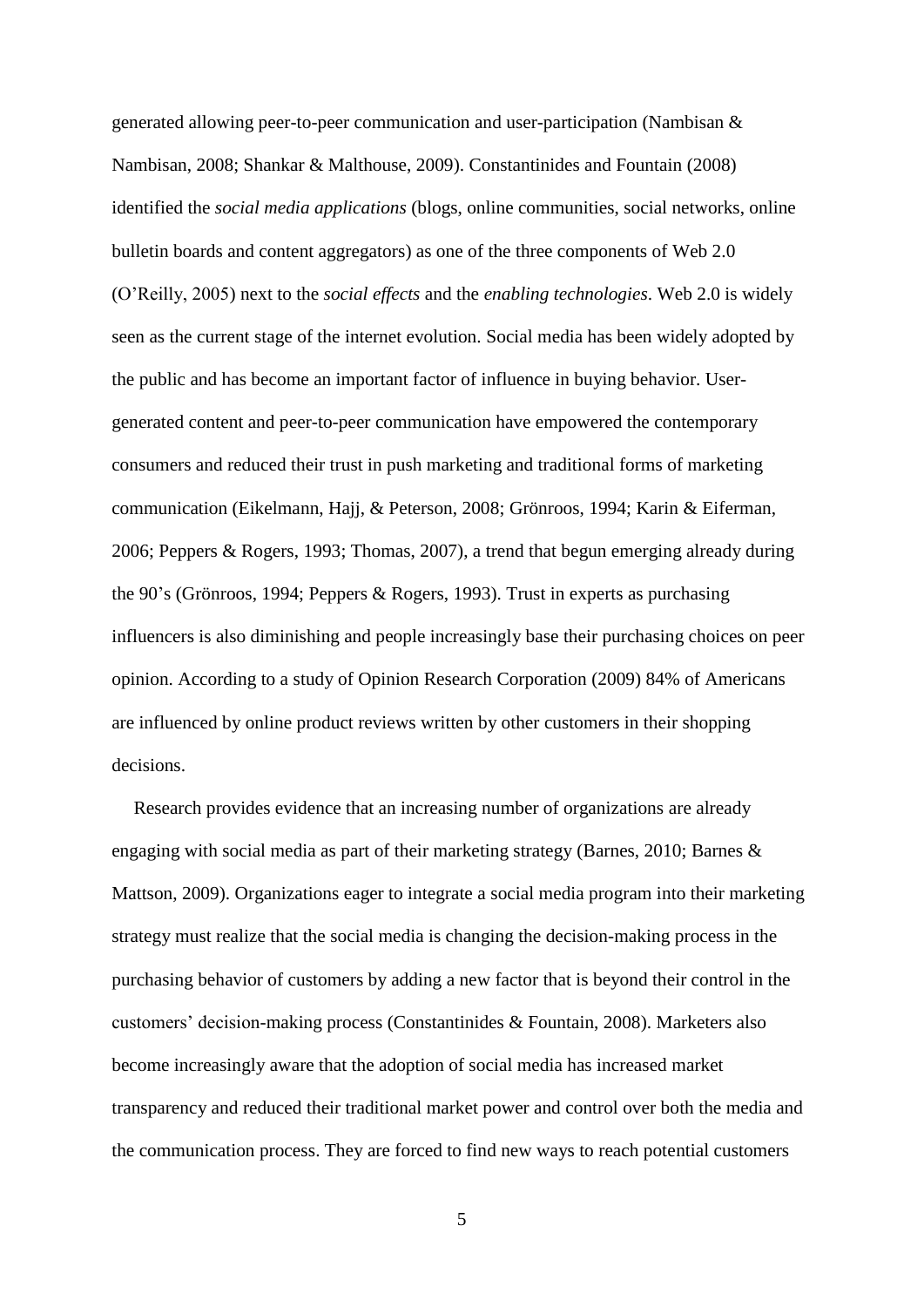and communicate with them [\(Parise & Guinan, 2008\)](#page-28-4). Yet social media marketing is not likely to render other forms of marketing obsolete and must be viewed for the time being as an extension of the online marketing. This form of marketing is successful only if it is based on solid foundations: innovative and high quality products, market oriented organizations, and well-designed websites [\(Constantinides, 2010\)](#page-24-3).

#### **Higher education and marketing**

"Marketing had once been a term that could be spoken only in the most hushed tones in academia" [\(Edmiston-Strasser, 2009, p. 146\)](#page-25-5) and ideas about the marketization of educational institutions have often raised serious concerns and objections. According to Anderson [\(2008\)](#page-23-2), an important objection against marketing practices by higher education institutions was that it would undermine academic standards of quality and excellence. This opinion is shared by Molesworth, Nixon, and Scullion [\(2009, p. 278\)](#page-28-5), who also warn "that parts of British higher education (BHE) are pedagogically constrained by the marketization that has accompanied its expansion." Despite the red flags raised about the impact of marketization on higher education, the fact of the matter is that government deregulation and increasing competition [\(Hemsley-Brown & Oplatka, 2006;](#page-26-2) [Jongbloed, 2003;](#page-26-5) [Maringe, 2006\)](#page-27-4) are forcing higher education institutions to acknowledge the fact that they must market themselves to successfully compete in the national and global markets. However, higher education institutions should not just adapt their traditional approaches, but rather develop comprehensive marketing strategies, and an understanding of their customers' behavior and related theories [\(Vrontis, Thrassou, & Melanthiou, 2007\)](#page-30-2). [Hemsley-Brown and Oplatka](#page-25-3)  [\(2006\)](#page-26-2) concluded that "the literature on higher education marketing is incoherent, even inchoate, and lacks theoretical models that reflect upon the particular context of higher education and the nature of their services." This can be a barrier to higher education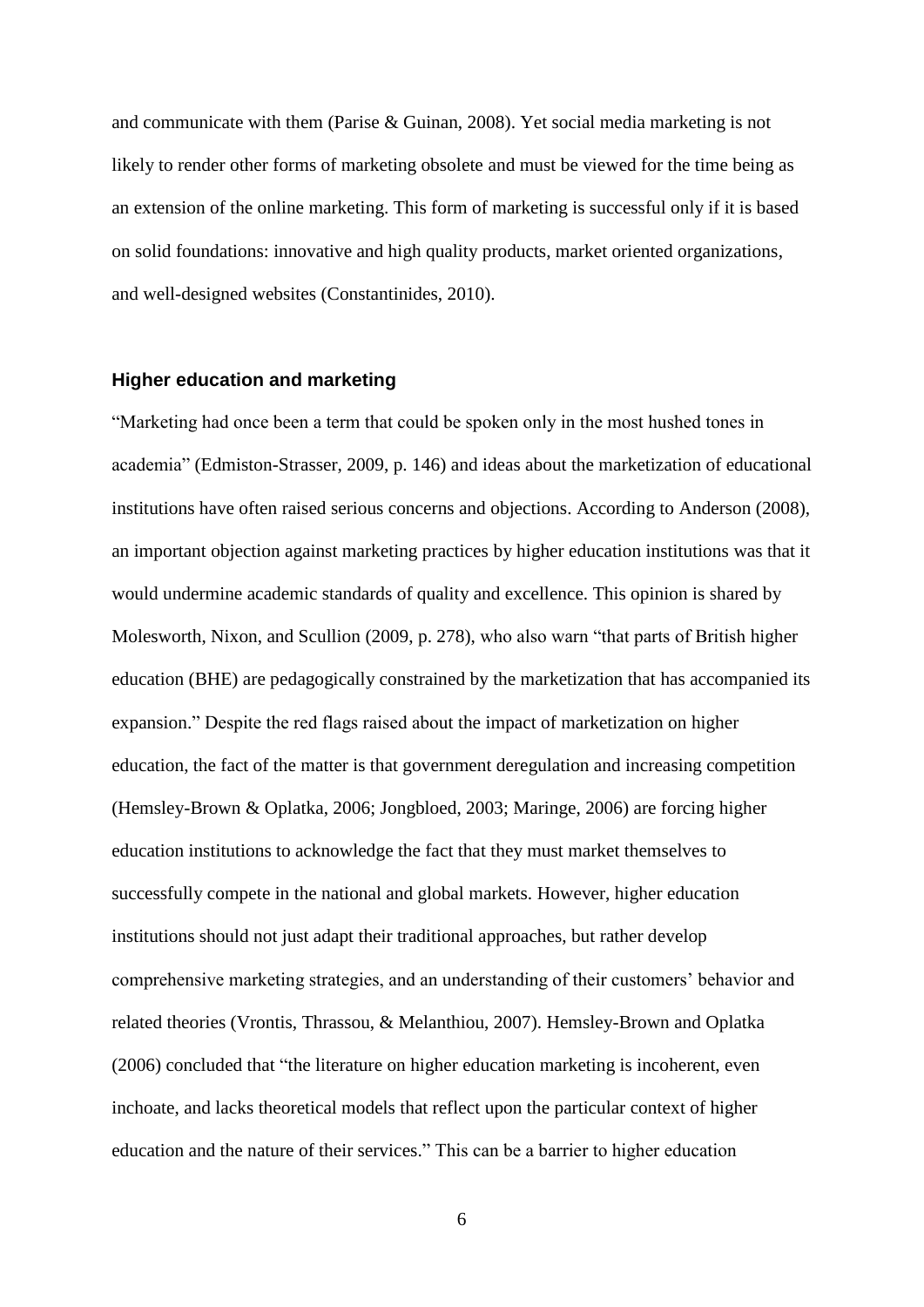marketing efforts since the traditional business marketing fundamentals do not fully address the needs of higher education institutions as they are mostly based on consumptive models [\(Gibbs, 2002\)](#page-25-3). Gibbs [\(2002\)](#page-25-3) suggests that higher education marketing has to be viewed from a model of *collaborative relationships*. Other researchers have argued that a relationship marketing approach best fits institutions of higher education [\(Helgesen, 2008;](#page-26-1) [Klassen, 2002\)](#page-27-5) particularly when regarded from an ethical point of view [\(Gibbs & Murphy, 2009\)](#page-25-6). For the higher education institutions relationship marketing means building and maintaining a relationship of value exchanges between the institution and the three main customer groups: alumni, current students and future students. The quality of these relationships is positively related to the customers' long-term loyalty [\(McAlexander & Koenig, 2001\)](#page-27-6).

#### **Higher education marketing and social media**

University websites can provide a basis for an engaging user environment [\(Weiss, 2008\)](#page-30-3) and the social media is an ideal extension for relational marketing activities due to their collaborative and interactive nature. Literature on strategic issues, case studies or best practices specific to social media as a higher education marketing tools is limited. Nevertheless, U.S. universities are increasingly using the social media as part of their marketing programs [\(Barnes & Mattson, 2009\)](#page-24-2). Hayes, Ruschman & Walker [\(2009\)](#page-26-6) describe the use of a social networking system as a marketing tool by a university in their case study; they found a significant relationship between those who logged onto the social network and the likelihood of applying them to the university. Waters et al. [\(2009\)](#page-30-4) found that non-profit organizations in general are adopting social networking site profiles, but are not using them to their full potential for relationship cultivation. In the Netherlands, like in many more European countries, there are a few pioneering efforts by higher education institutions to introduce social media as part of their student recruitment programs. University web sites can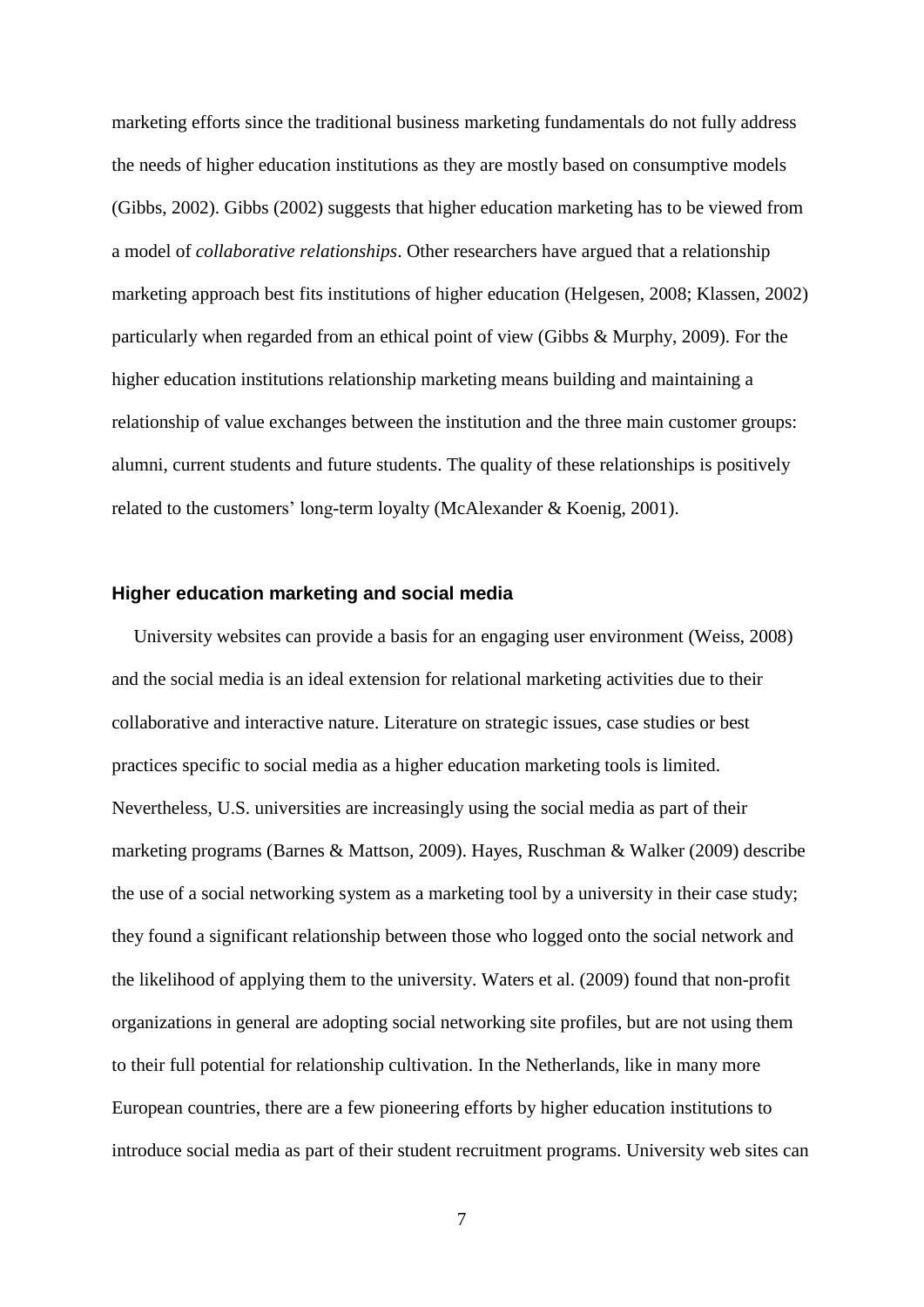display links to *Twitter* or *Facebook* pages or allow visitors to share information by bookmarking pages as favorites by 'liking it' or 're-tweeting it' [\(e.g. Universiteit Twente,](#page-30-5)  [n.d.-b\)](#page-30-5). Several Dutch universities have their own *Twitter* feeds (e.g. [Rechtenfaculteit Leiden,](#page-28-6)  [n.d.-b;](#page-28-6) [TU Delft, n.d.-b\)](#page-30-6), *Facebook* pages (e.g. [University of Groningen, n.d.;](#page-30-7) [Utrecht](#page-30-8)  [University, n.d.\)](#page-30-8), and often *YouTube* Channels (e.g. [Rechtenfaculteit Leiden, n.d.-a;](#page-28-7) [TU](#page-29-4)  [Delft, n.d.-a\)](#page-29-4). There are also some examples of blogs [\(e.g.Universiteit van Amsterdam, n.d.\)](#page-30-9) but in general blogging is not part of the social media mix of the majority of Dutch universities. In many of the above examples these applications are not used as recruitment tools, but rather as educational tools that are simply meant to improve internal communication. In some cases social media applications used have a clear commercial purpose. Tilburg University [\(2011\)](#page-29-5) introduced an online forum aiming at recruiting international students for its bachelor programs, and a similar live chat forum was introduced by the University of Twente [\(n.d.-a\)](#page-30-10) targeting potential students. The Saxion University of Applied Sciences launched a new platform for potential students, allowing them to receive study information from enrolling students in an interactive way [\(Saxion Hogeschool, 2011\)](#page-29-6).

Social media based tactics are so far of experimental nature, usually fragmented and relatively recent. In general, comprehensive social media strategies cannot be found in the higher education marketing domain. However, looking at experiences from the business practices [\(Constantinides, 2010\)](#page-24-3), one could argue that such strategies can provide higher university institutions with new communication possibilities allowing direct engagement with potential students. Such engagement can involve interaction with university recruiters or interactions with other students during the process of searching for a suitable study and university. Engaging potential students in the social media domain is in principle an inexpensive way for universities to attract and persuade potential students. Social networks or online communities created by schools as part of their online presence can bring together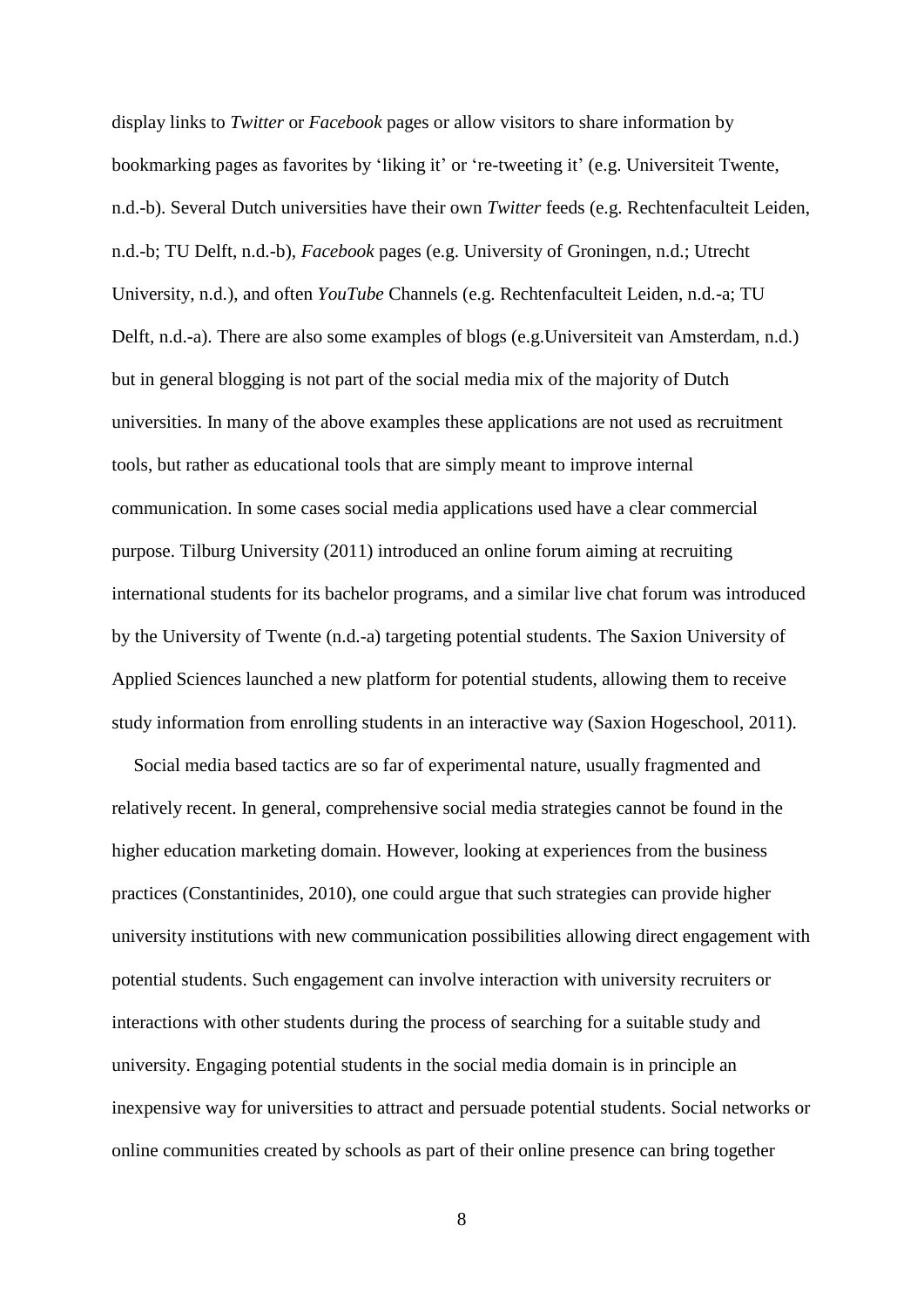potential student with students who already enrolled (i.e. 'University Ambassadors'), or with peers looking for similar information and help. Such engagements seem to be very effective ways of persuading the contemporary consumer. Recommendations of peers in blogs, social networks, forums, and other forms of social media are playing an increasingly important role in the decision making process, mainly among young persons. A recent study by Bazaarvoice [\(2012\)](#page-24-4) indicates that 51% of the so-called 'Millennials' – people born from the late 80s to year 2000 – are very much influenced in their decisions by recommendations of strangers through user-generated content on social media. Little is known about the efficacy and effects of the social media as recruitment tools for higher education institutions. This study is a first effort to measure the actual influence of the social media as marketing channel on the choice of potential students.

#### **Market segmentation and social media**

Segmenting a market aims at describing the different types of homogeneous groups that are present in a heterogeneous market to help design and target marketing strategies [\(Wedel &](#page-30-11)  [Kamakura, 2000\)](#page-30-11). Previous research in segmenting online markets was primarily focused on taxonomies of different types of online shoppers [\(Brengman, Geuens, Weijters, Smith, &](#page-24-5)  [Swinyard, 2005;](#page-24-5) [Ganesh, Reynolds, Luckett, & Pomirleanu, 2010;](#page-25-7) [Jayawardhena, Wright, &](#page-26-7)  [Dennis, 2007\)](#page-26-7). The level of participation in social media has been found to be an effective basis for describing the different types of social media users [\(Li & Bernoff, 2008\)](#page-27-7). Constantinides, Alarcón del Amo, and Lorenzo Romero [\(2010\)](#page-24-6) segmented the users of social networking sites of the ages 16 to 74 in the Netherlands identifying four different segments on the basis of the participation level of social media and the use of these applications as information, interaction and socializations platforms. Segmenting the market of higher education institutions is important to understand the market and target the right customers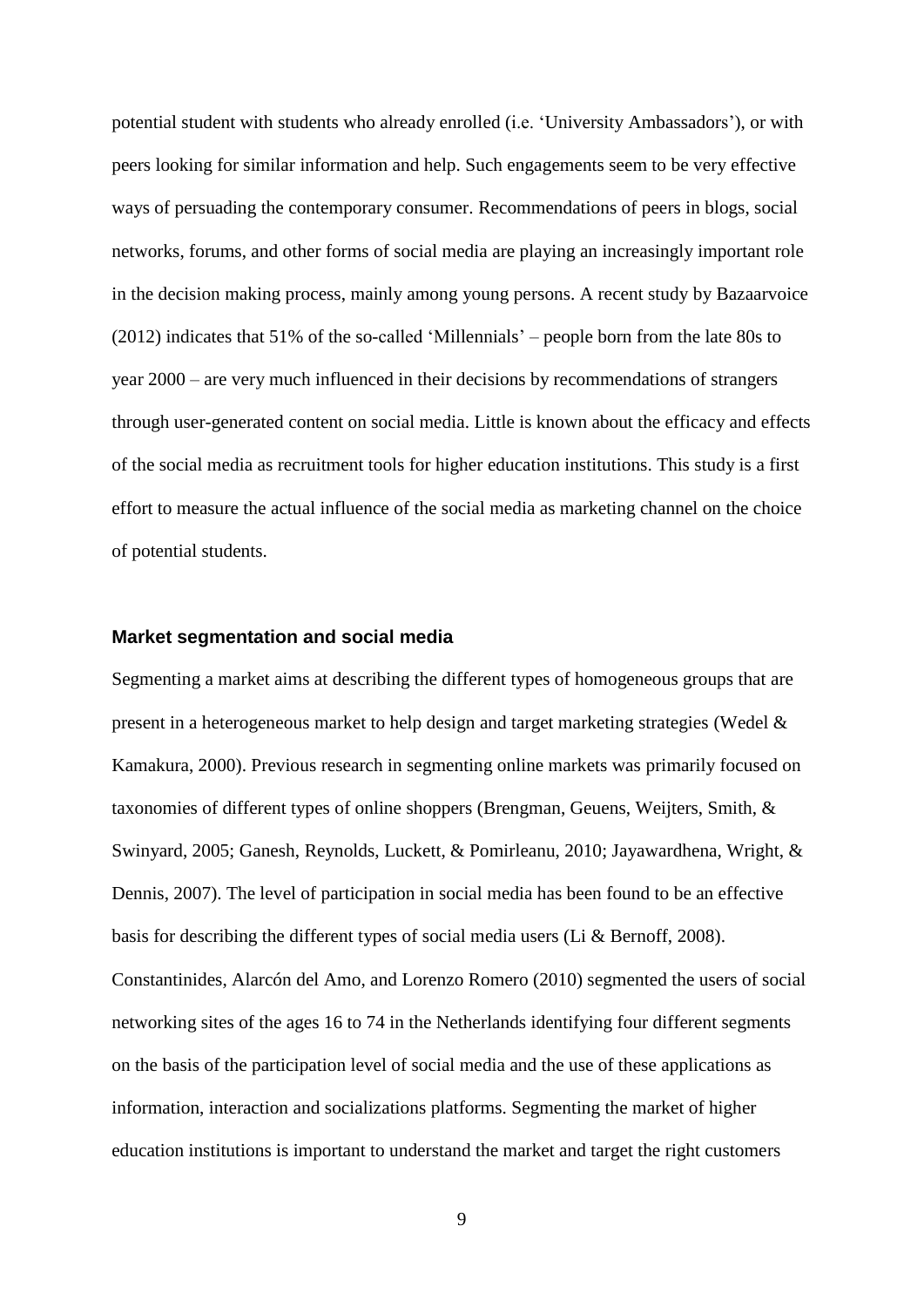[\(Vrontis, et al., 2007\)](#page-30-2). Segmentation studies of future students based on social media use are rare in the literature. However, given the increasing interest of higher education institutions in digital education [\(Harris & Rea, 2009;](#page-26-8) [Parker, 2011\)](#page-28-8) and higher education marketers in online marketing, the research in this field is expected to expand in the immediate future [\(e.g.](#page-25-8)  [Constantinides & Zinck Stagno, 2011\)](#page-25-8).

#### **METHODOLOGY**

#### **Research design**

The study objectives are met by analyzing empirical data collected through a survey among future university students in the Netherlands. The first study objective aims at identifying market segments based on its social media use. The survey therefore included variables explaining the future students' use of social media. These variables will be used as input for a post-hoc descriptive segmentation method, which are "the most powerful algorithms for market segmentation" [\(Foedermayr & Diamantopoulos, 2008, p. 252\)](#page-25-9). Additionally, to explore the relation between social media use and the choice of study and university (i.e. second study objective) and the factors influencing the choice of university (i.e. third study objective), variables explaining these two factors were also included in the survey. The rest of this section will further elaborate on the methodology used to gather and analyze the data.

# **Population and sample**

Data were collected by means of a national survey among future university students in the Netherlands. The target population was defined as the students in the last two years of high school following the four curriculum profiles that allow access to higher education in the Dutch education system. Each curriculum profile includes a collection of courses centered on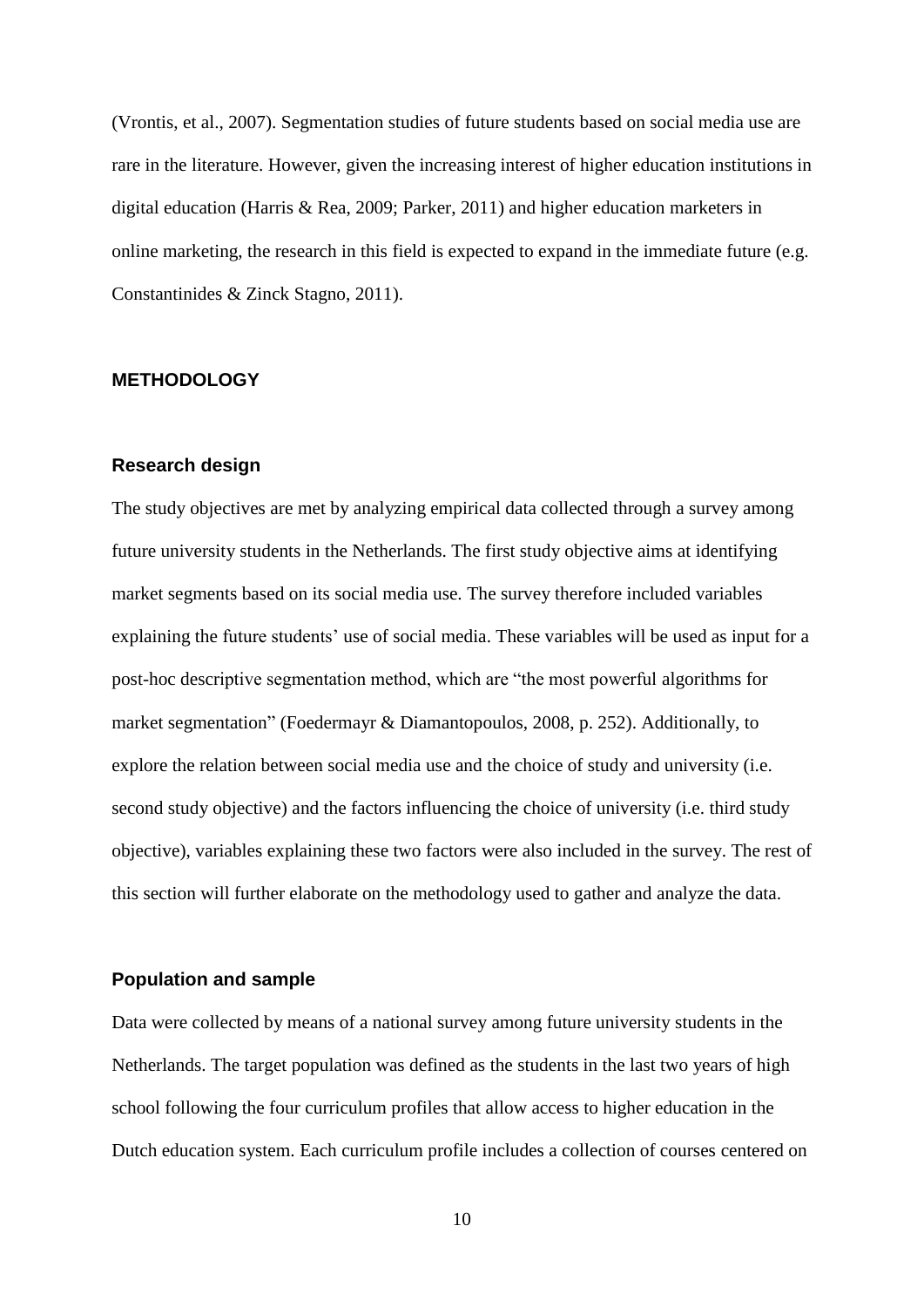a core subject. At the time of the survey, the available curriculum profiles were *science and technology*, *culture and society*, *science and health*, and *economics and society*. Preliminary outcomes from the sample show that at the moment of surveying 13% of the high school students in their penultimate year had chosen higher education study and 19% had chosen a higher education institution, while the majority of students make a decision in their last year of high school. This shows that the last-two-year high school student population is a valid target for higher education marketing efforts.

A sample was selected from an access panel with over 120,000 members (Intomart GfK Panel) using the probability method of stratified sampling. This panel is carefully composed to be representative of the Dutch population, and complies with the ISO-26362 international quality standard for access panels. The Netherlands' twelve provinces were defined as strata to avoid risk of oversampling the densely populated areas in the west. Ensuring the presence of cases from less populated strata will provide a more representative sample in the case that these strata differ from the densely populated ones. Within the strata simple random sampling was used. The target sample size was established at N=400, and the target strata sizes were proportionate to the high school student population distribution over the twelve provinces.

#### **Survey and data collection**

The survey questions were structured in three groups corresponding to the following three main areas.

- (1) *Socio-demographics*, including multiple choice questions regarding gender, age and curriculum profiles. Information about the geographical location of the respondents was known in advance because of the sampling procedure.
- (2) *Information sources used for the selection of higher education studies and university,*  including questions using a 5-point Likert scale in order to rate the importance of the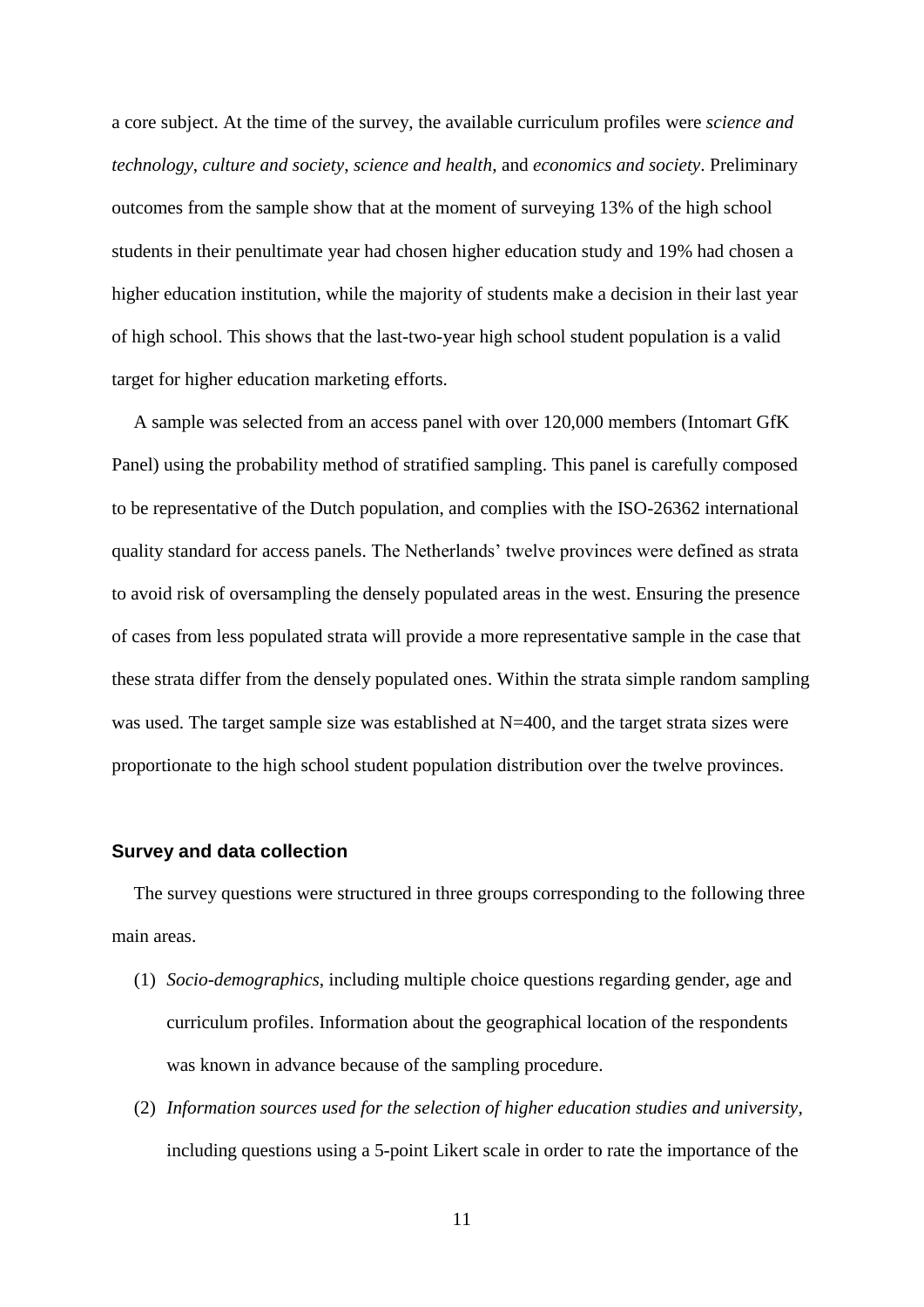following information sources: taster days and/or campus visits, university internet site, university brochures, family, friends and/or acquaintances, high school related sources, weblogs, online communities, forums, and social networks [\(adapted from](#page-29-7)  [Simões & Soares, 2010\)](#page-29-7).

- (3) *Decision factors influencing the selection of a higher education institution*, including questions using a 5-point Likert scale in order to rate the importance of the following decision factors in the selection of higher education institution: the institution's offer of social activities, the city's social and cultural facilities, variety of studies, good ratings, good word of mouth on the internet, good and affordable housing, the institution's offer of cultural activities, the institution's offer of sporting activities, proximity to parents, friend's choice for the institution, family's choice for the institution (adapted from [Briggs, 2006;](#page-24-7) [Simões & Soares, 2010;](#page-29-7) [Soutar & Turner,](#page-29-8)  [2002\)](#page-29-8).
- (4) *The use of the social media*, including multiple choice and open-ended questions, along with questions using a 5-point Likert scale. These questions were meant to identify the presence of social media site profiles, login frequency, and frequency of activities performed on the social media. The activities, based on the social computing activities according to Li and Bernoff [\(2008\)](#page-27-7), were divided into three categories, i.e. social engagement, information seeking, and content contribution (Table 1).

The Likert scales were treated as interval scales because these were needed for the variables to serve as input for the cluster and factor analysis. This is common practice, although there is controversy on the issue of the scale being either interval or merely ordinal [\(Knapp, 1990\)](#page-27-8). *[table 1 near here]*

The data collection was carried out during spring 2010. Invitation emails were sent out to 3226 people and the 1200 respondents who accepted the invitation were able to access the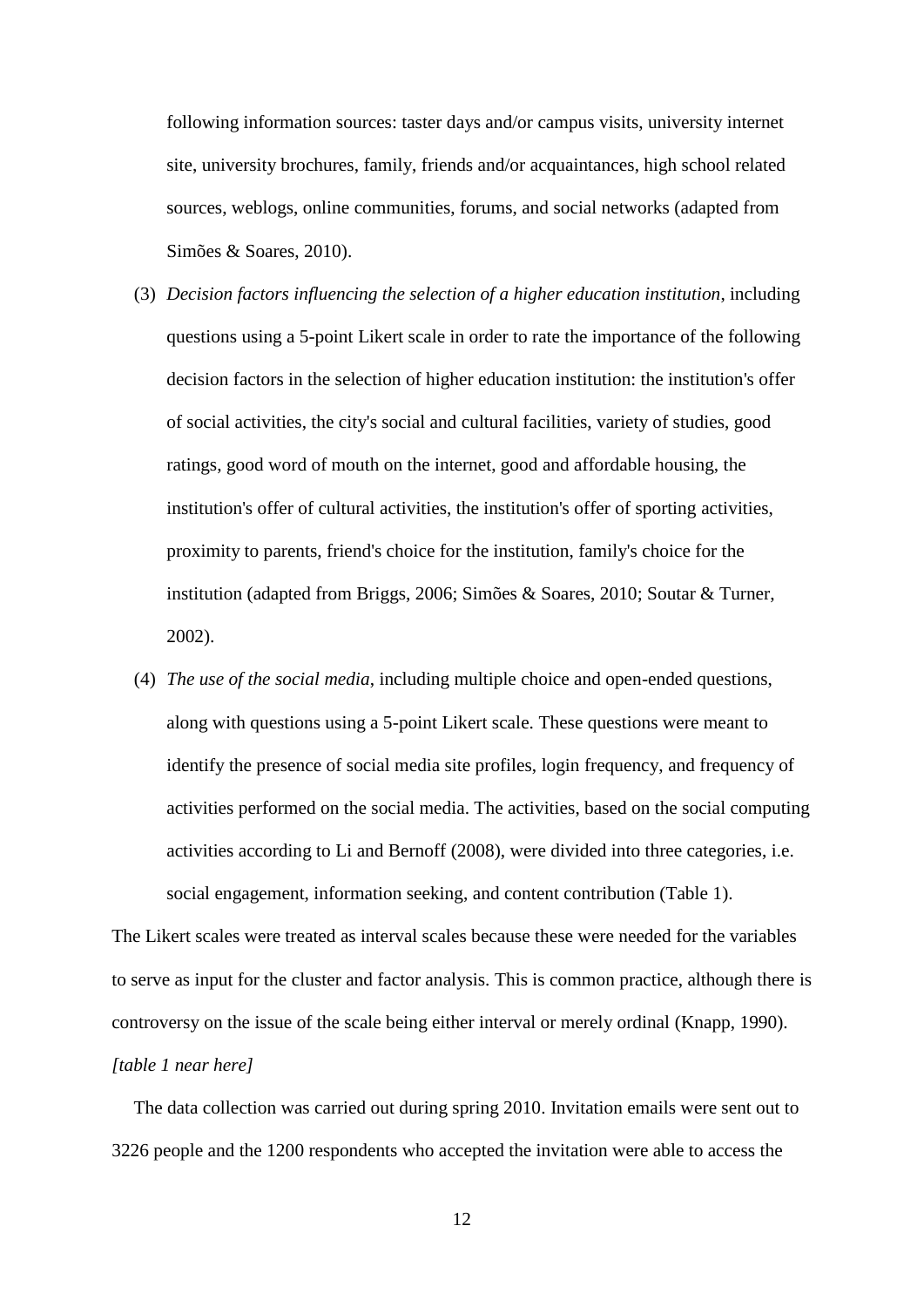online questionnaire. A sample size of N=403 was achieved, after excluding 563 cases that did not belong to the defined population, 126 cases that were incomplete or faulty and 108 cases because the strata target was met. The data analysis was carried out with the statistical program PASW (formerly SPSS) version 18.

#### **Segmentation procedure**

The data regarding the frequency of activities performed on the social media (see Table 1 for the activities included) were used as input to a factor analysis based segmentation, a technique commonly used to identify market segments [\(Hoek, Gendall, & Esslemont, 1996\)](#page-26-9). The frequency of activities performed better describes the actual social media participation than measures of the number of social media site profiles or log-on frequency. Factor analysis allows finding underlying factors that explain most of the variability in a set of parameters for the purpose of identifying structure or obtaining data reduction. When used for identifying structure, the resulting factors can be used to define market segments [\(e.g. Minhas & Jacobs,](#page-27-9)  [1996\)](#page-27-9). Grouping together variables that have the same answer patterns produces a segmentation based on the participation in certain social media activities.

A cluster analysis was also used to investigate possible market segmentation, as it is one of the most used techniques in segmentation studies [\(Hoek, et al., 1996\)](#page-26-9). The two-stage clustering approach proposed by Punj and Stewart [\(1983\)](#page-28-9) was selected for the cluster analysis, as it uses both a hierarchical and a non-hierarchical clustering and therefore minimizes some of the disadvantages of each method. The cluster analysis yielded results similar to those of the factor analysis based segmentation. However, the latter generated segments with slightly more differentiation, and therefore the factor analysis segmentation is used for the further analysis.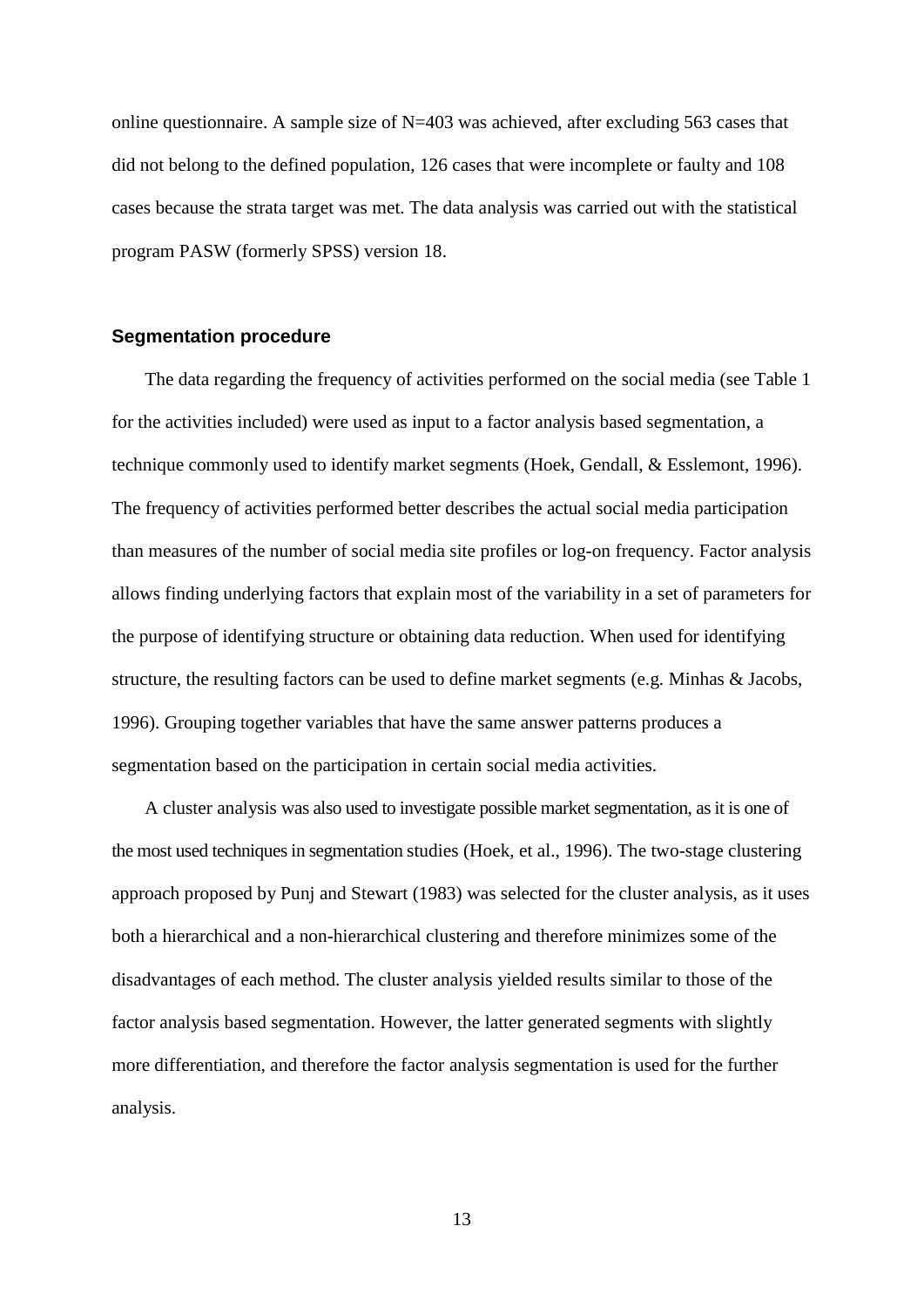The following three steps were followed for the factor analysis segmentation based on the frequency of activities performed on the social media.

(1) Principal Factors Analysis was used for the factor extraction and Varimax as the rotation method (increasing the difference between high and low values of the factor loadings). Factor loadings below 0.4 were not considered because they correspond to less than 20% of the explained factor variance, a cut-off value that is often used by researchers [\(Raubenheimer, 2004\)](#page-28-10). The rotated factor matrix of Table 2 presents the factor loadings. Three factors were identified and none of the variables loaded on more than one factor. The reliability of the factor loadings was assessed by a split sample analysis. No significant differences were found between the split sample and the original factor loadings. The input-variables were grouped as follows: entertaining and social activity variables in factor 1, information seeking variables in factor 2 and content contribution variables in factor 3. The variable *share pictures and videos* loaded together with the entertaining and social activities although it is a content contributing activity. This variable contains also entertaining and social elements and this explains the correlation. The variable *subscribe to RSS feeds* loaded together with content contribution although this is an information seeking activity. In fact, subscribing to RSS feeds is a more active form of information seeking (i.e. collecting and combining information). This could explain the correlation with the more active content contribution variables.

#### *[table 2 near here]*

(2) The factor analysis from step (1) revealed a structure in the data, but is in itself not a segmentation [\(Stewart, 1981\)](#page-29-9). This step uses the found structure to segment the cases. Three factor-scores are calculated for each case. They consist of the mean of the scores of the factor variables and represent the case's average participation in the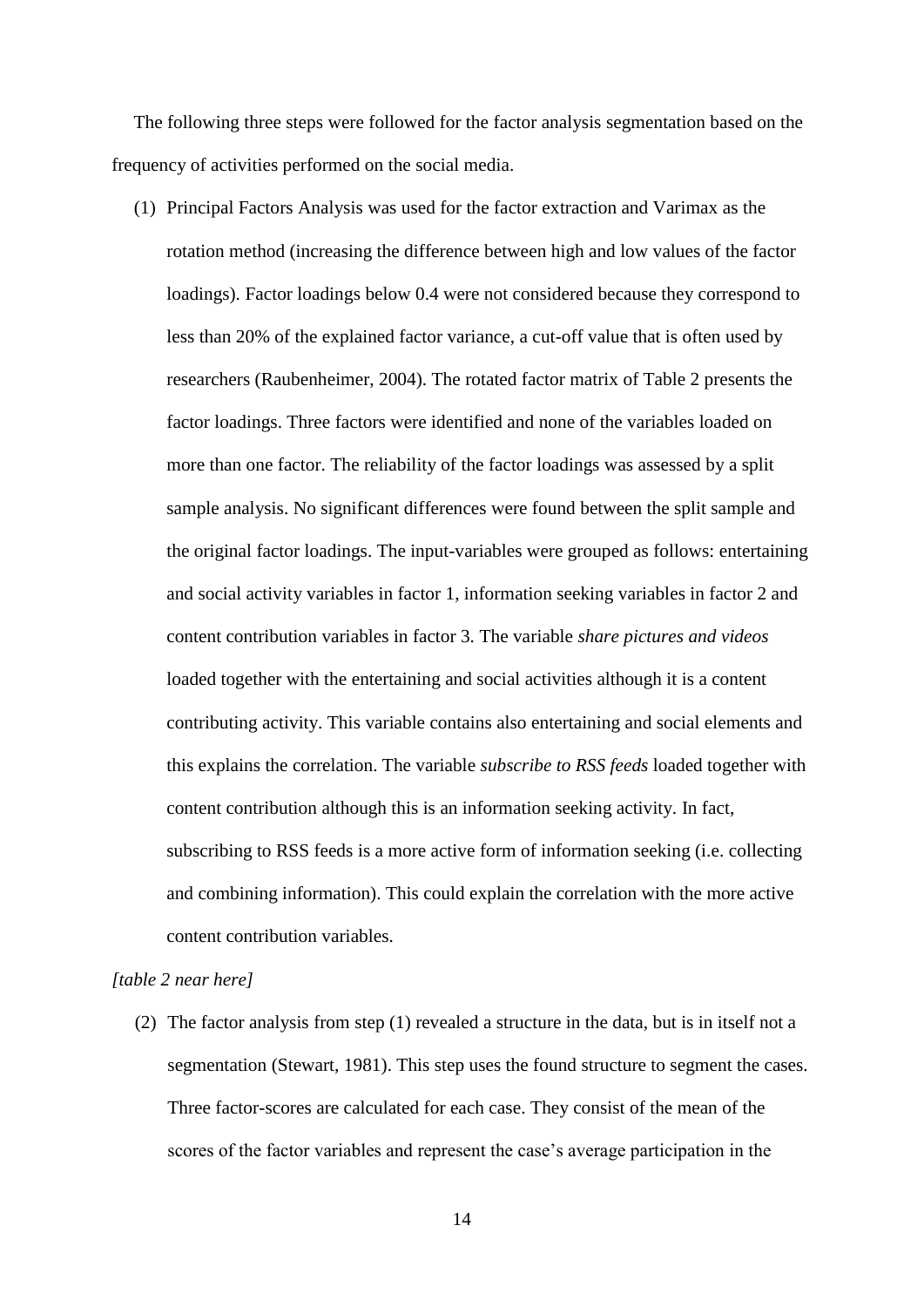activities belonging to the respective factor. Cases with an average participation of 'more than sometimes' on the factor variables were assigned to the respective factor. Table 3 shows the percentage of cases assigned to each factor. Three main groups of cases were found: cases not assigned to any of the factors (29.5%), cases assigned to factor 1 but not to the other two factors (39.7%), and cases assigned to factors 1 and 2 but not to factor 3 (21.8%). The three main groups of cases form the three segments in the social media market that for the purpose of this study were named *basic users*, *social users* and *informational users*. Smaller groups present in the sample were discarded as segments but included in the three main segments in order to keep the segment size large enough to be useful. The segments found are characterized by participation in distinct social media activities.

#### *[table 3 near here]*

(3) Behavioral and demographic differences between the identified segments were analyzed. The significance of the differences was assessed using Pearson's chi-square test of independence, a test that is commonly used for this purpose [\(Slakter, 1965\)](#page-29-10). The null hypothesis of the test (stating that a variable is independent of the segments) is rejected for test values with significance lower or equal to 0.05, corresponding to the usually accepted 95% confidence level. It should be noted that this test does not imply any direction of causality, but, as is the purpose for this study, indicate a relation between segment and variable.

# **RESULTS**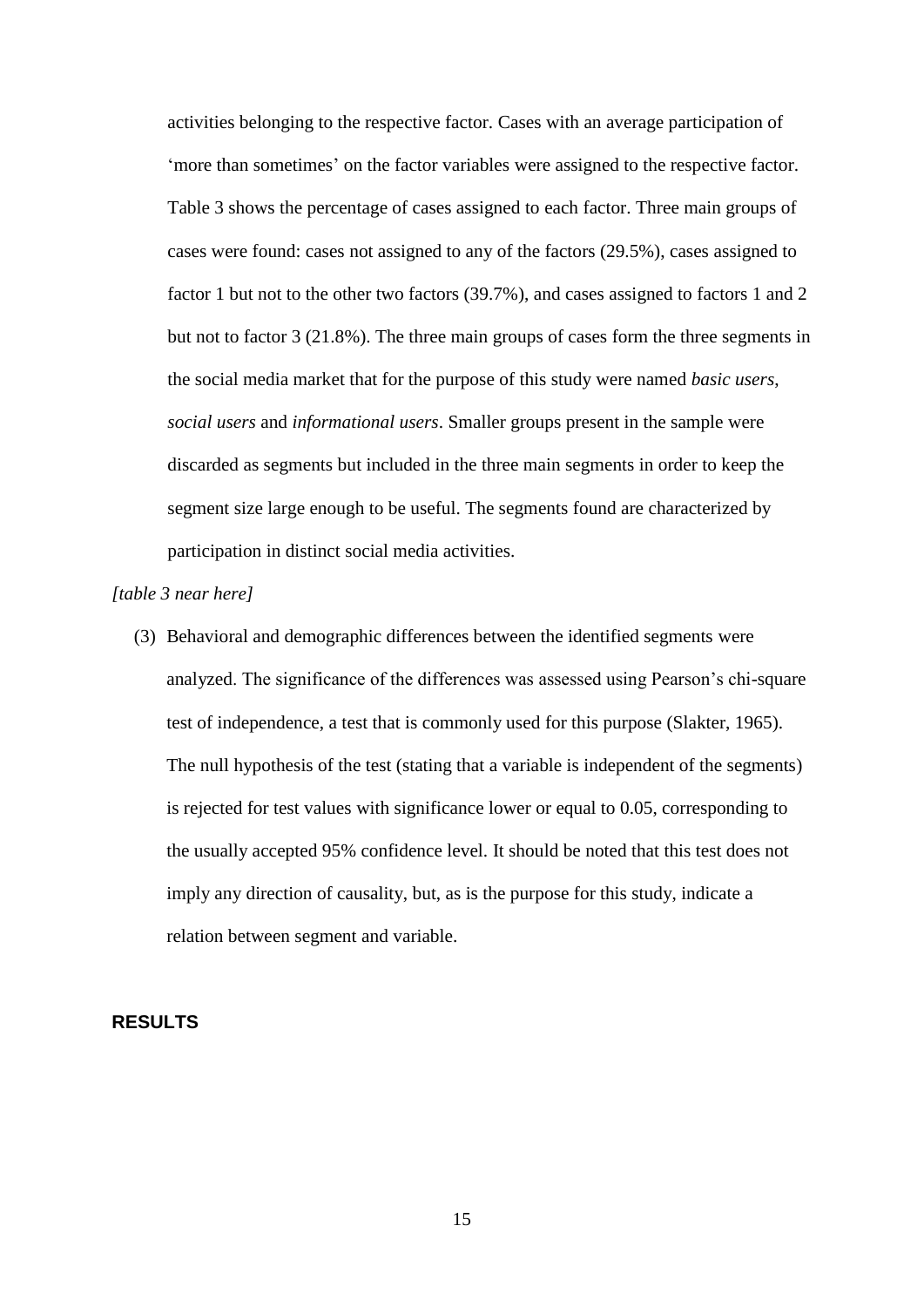#### **Segmentation of the Dutch student market**

The typology of the three segments can be inferred from the levels of activities carried out regularly by the clusters as described below and illustrated in Figure 1.

- (1) *Basic users:* This segment is composed of cases that are not assigned to any of the factors and represents 29.5% of the market. It is characterized by the low levels of social media use, limited to low levels of entertaining and social activities.
- (2) *Social users:* This segment includes cases belonging to factor 1 but not to factor 2 and represents 40.7% of the total population. Entertaining and social activities are the main reasons of this segment to use social media; social users can be characterized as passive users. Interestingly, the majority of the segment is actively engaged in only two information exchanging activities namely the sharing of pictures and videos.
- (3) *Informational users:* This segment includes users that are engaged in the type of activities described by factor 2 and represents 29.8% of the market. Informational users resemble the social users in terms of their entertaining and social activities, but unlike the social users they are much more engaged in information-seeking activities.

An interesting finding is that future university students make limited use of the social media when it comes to more active forms of use like sharing content of different forms or actively contributing content like product reviews and writing comments on blogs and forums.

#### *[figure 1 near here]*

The gender and curriculum profiles followed in the secondary education differ significantly between the segments as showed in Figure 2. Most males are basic users, while most of the females are social users. Furthermore, a larger proportion of females are informational users, characterizing the females as more "socially engaged" users than the males. Moreover, students following the *science and technology* curriculum profile are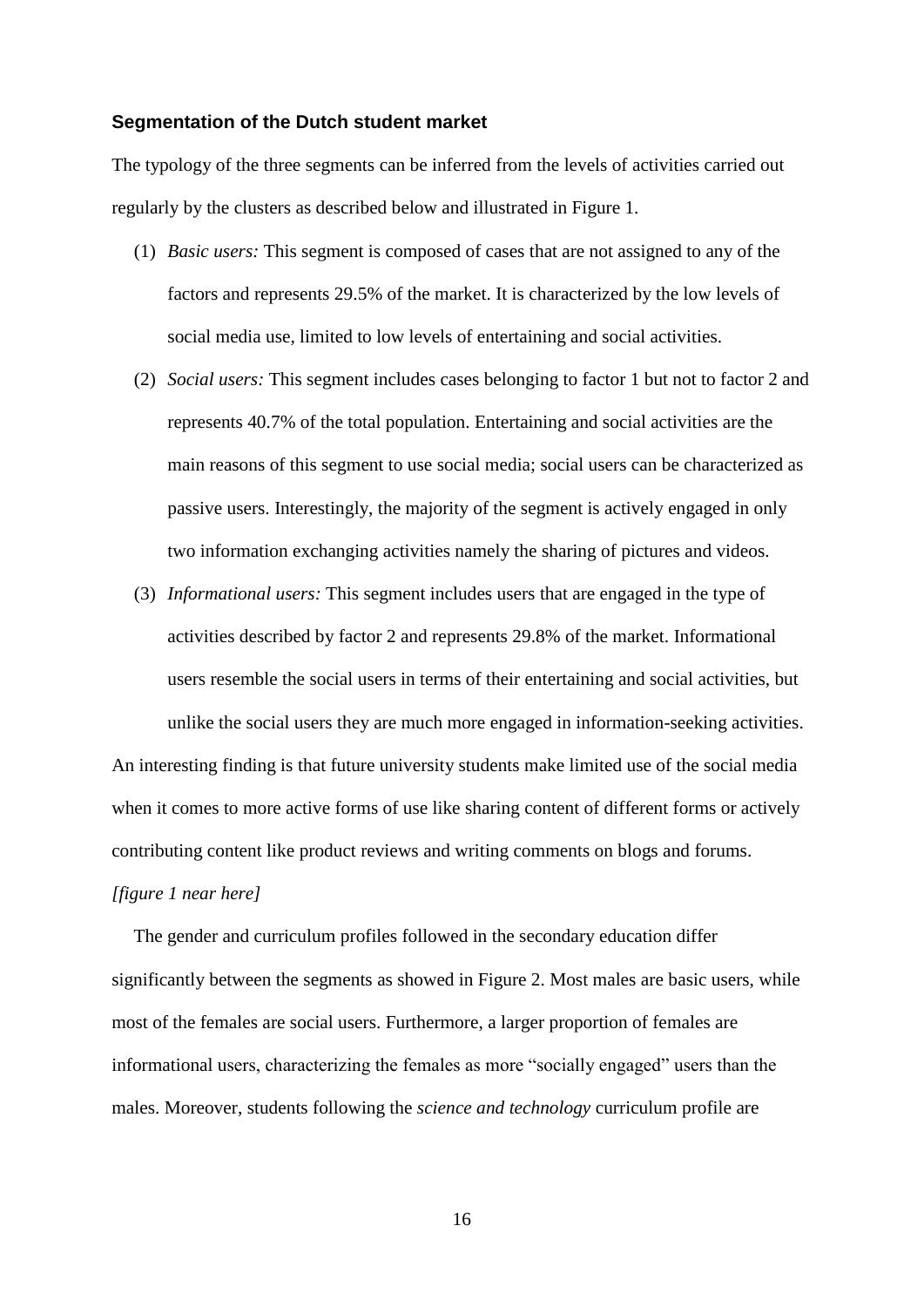mostly basic users, while students following the *culture and society* curriculum profile are mostly social users.

#### *[figure 2 near here]*

Figure 3 shows the social media applications where respondents maintain at least one profile. Considering the full sample the Dutch Social Networking Site (SNS) *Hyves* is the most popular among future students in the Netherlands (88.4%), followed by the video content community *YouTube* (60.1%) and the SNS *Facebook* (40.3%). Significant differences were found between the basic users and the other two segments. As expected, larger portions of the social users and informational users maintain multiple social media website profiles. Also, these two segments log in more frequently into their profile than the basic users. Almost all of the social users (95.2%) and a large majority of the informational users (89.2%) log in at least once per day, compared to about half of the basic users (49.5%). The informational users have the highest number of social networking profiles in all popular social media applications except one (*Hyves*). Interestingly, a rather small percentage of users from all three segments have a *Twitter* profile.

*[figure 3 near here]*

# **Social media as information and orientation sources for future study**

The survey participants were asked to rate the impact of different information channels (both traditional and social ones) on their final choice of a university study and institution. Figure 4 shows the perceived impact expressed in percentages of the segment population per information channel and the ranking of the information channels in descending order according the responses of the sample as a whole. The three most useful information channels were traditional ones: taster days and campus visits, official university websites, and university brochures. The four social media application types mentioned in the survey as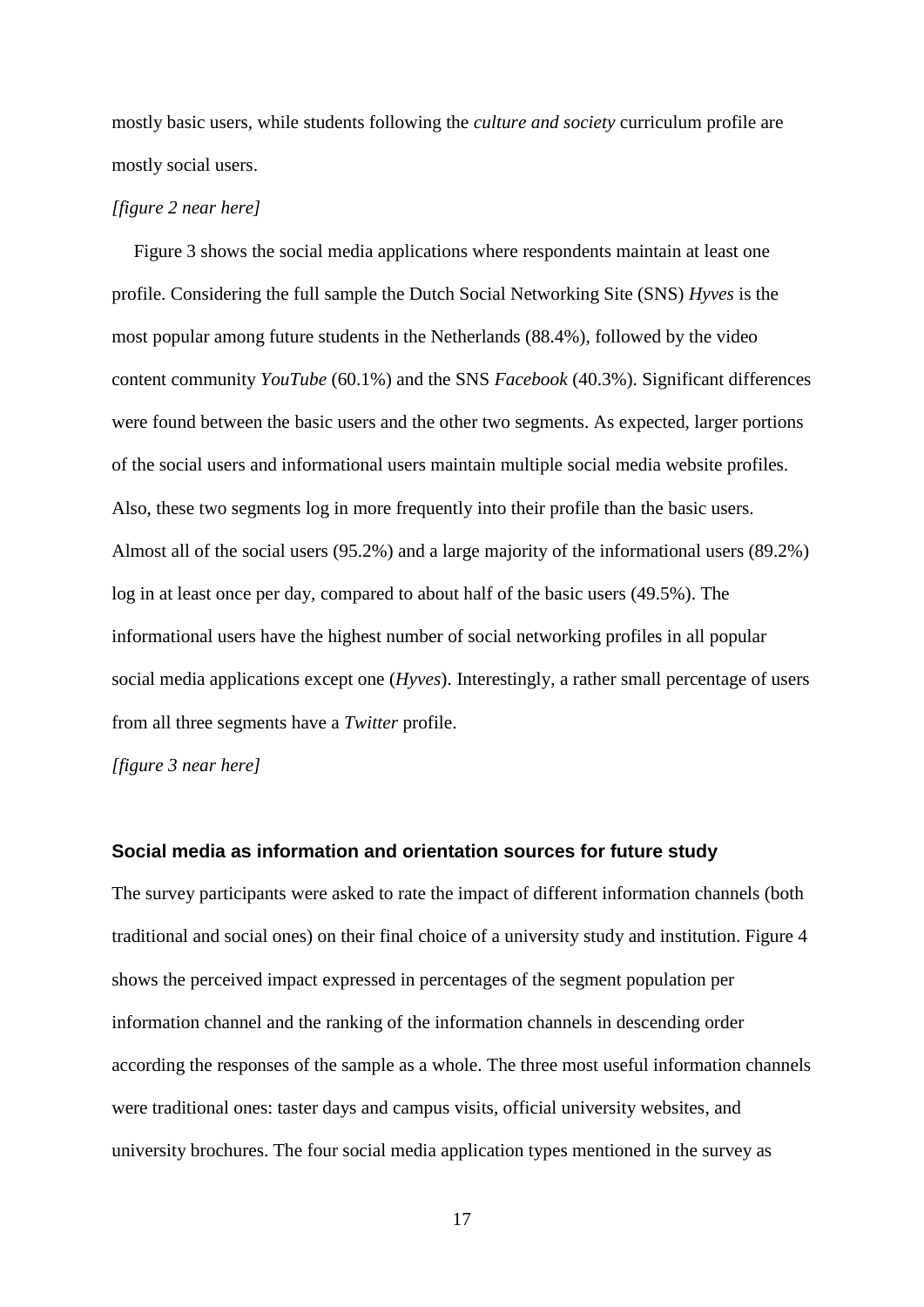information channels – weblogs, communities, forums, and social networks – rate lower than the traditional channels. Although informational users, likewise the other user types, rank the social media lower than the traditional information channels, they find them more attractive as study information sources than the other segments do. These findings require further investigation since future students are heavy users of social media applications (Figure 3). Possible explanations for these facts and implications for higher education marketing are discussed in the conclusions section.

*[figure 4 near here]*

#### **Choice factors and social media use**

The survey participants were asked to rate the importance of several factors on their choice of an institution for higher education. Figure 5 shows the perceived importance expressed in percentages of the segment population per choice factor and the ranking of the choice factors in descending order according to the responses of the sample as a whole. The three most important choice factors were: the institution's offer of social activities, the city's social and cultural facilities, and the presence of a great variety of studies. The friends' and family's choice for the institution ranked last. There were some significant differences between the segments rating of the factors. The institution's offer of social and cultural activities was valued most by informational users. The city's social and cultural facilities were more important on the choice of institution for both social and informational users, compared to the basic user segment. Furthermore, social users valued the factor reputation through online word of mouth and hearsay more than basic users, and informational users valued this factor more than social users. The implications of these findings for higher education marketing are discussed in the conclusions section.

*[figure 5 near here]*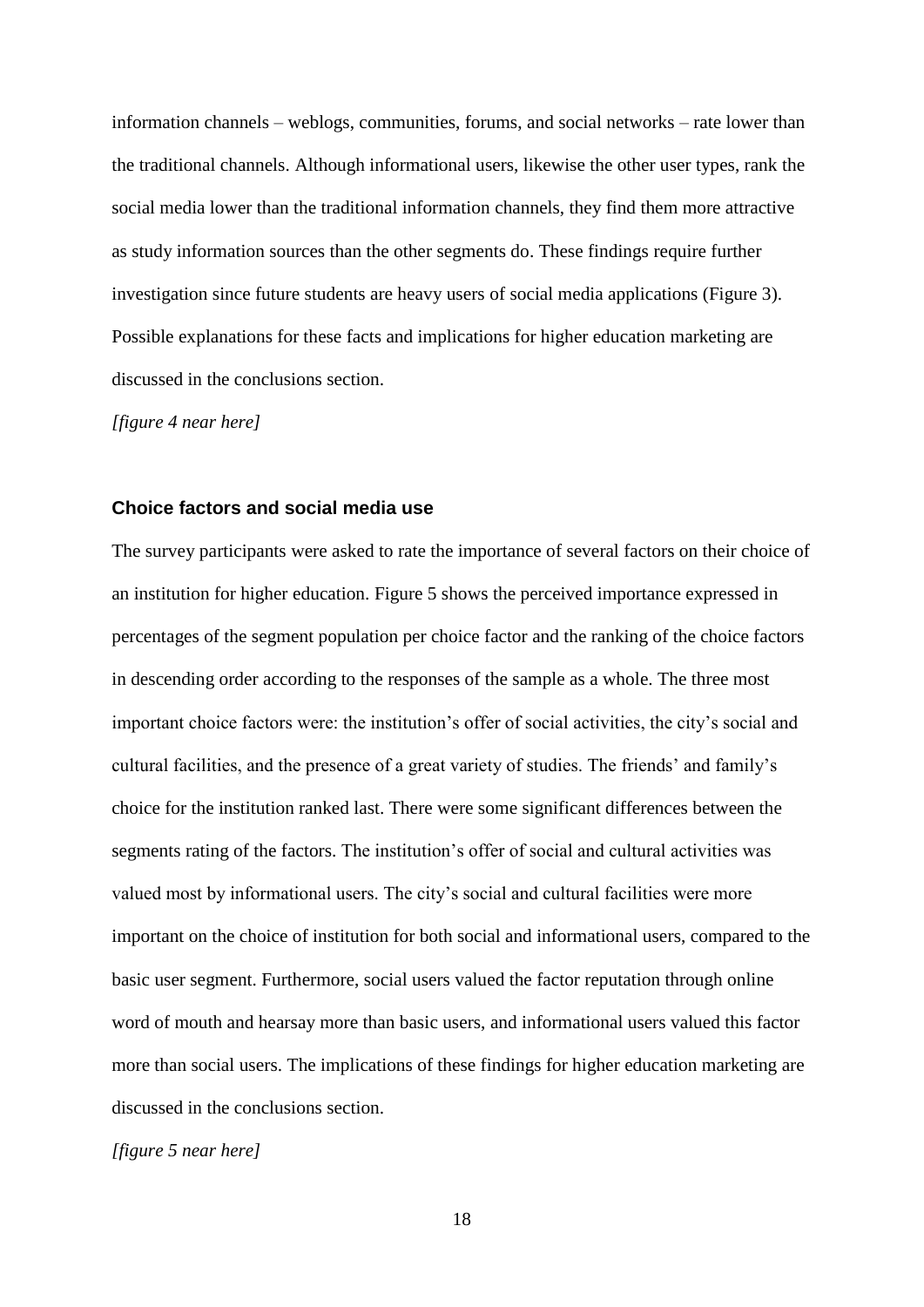# **DISCUSSION**

This study aims to provide an insight into the use of social media as a social networking platform, information source and communication tool by future higher education students in the Netherlands. Next to this the study examines the impact of social media on the choice of study and higher education institution. This information can become the basis of a recruitment strategy, making the social media an integral part of the marketing program.

Social media marketing is a relatively new terrain increasingly attracting the attention of field marketers and researchers. Higher education institutions are already experimenting with social media marketing. However, the number of studies on social media marketing and their effectiveness are still limited, and very little is known about the suitability of the social media as tools for higher education marketing. Despite efforts of higher education institutions in the Netherlands to engage the social media as part of their recruitment activities, in most cases it is not possible to talk about comprehensive social media marketing strategies. In most cases the efforts are exploratory and so far no research or evaluations of these activities has been published. This study aims at helping university marketers to understand the market structure and the future students' behavior as the basis for developing effective social media marketing strategies for higher education institutions.

The first study objective was to identify market segments of future university students in the Netherlands depending on their participation in social media related activities. The market segmentation was carried out using two different methods: a cluster analysis and a factor analysis. The segmentation based on the factor analysis proved to be more useful than the one based on cluster analysis, because the former resulted in more differentiated segments. The study identified three segments in the Dutch market of future university students, with distinct profiles and clear usage patterns of social media. These segments are: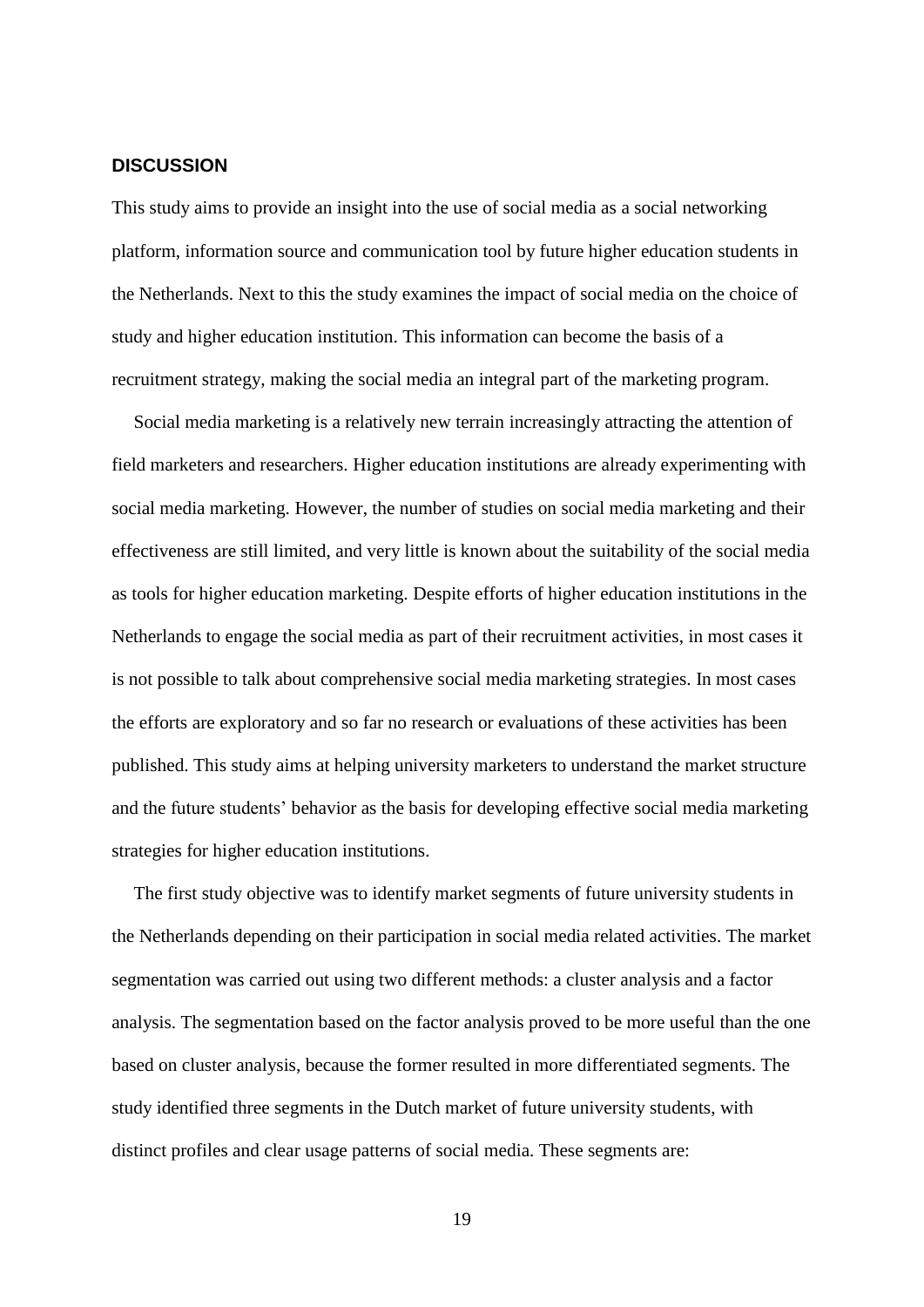- (1) *Basic users* (29.5%) have low level of participation in online informational and social activities.
- (2) *Social users* (40.7%) have high level of participation in social activities and intermediate level in informational activities.
- (3) *Informational users* (29.8%) have high levels of participation in social and informational activities.

The second study objective was to examine what impact the social media as communication and marketing channels have on the choice of university study and institution. The data analysis shows that future students rank the social media last in a list of information channels that influence their choice of a study and university. This finding is in contrast with what one would expect considering the high popularity of social media among young people: 95.1% of the future students maintain a profile on a social media website and 77.5% of them log in at least once per day into their profile. While this discrepancy requires a more thorough investigation, there are a number of possible explanations that can form the basis of a number of hypotheses for future research. One possible explanation for the low importance of social media as a source of influence for future students could be the lack of relevant content. This is due to the low engagement of such tools by universities as public relation and direct marketing tools. Most internet users expect to see links with corporate blogs, discussion forums or social networking applications like Facebook, Twitter, YouTube, Delicious, Flickr, Digg on the web pages they visit. A large majority of universities do not provide online visitors with such options on their home pages and some universities are limiting their attention on social networks like Facebook and Twitter. Lack of exciting and innovative applications, but also lack of other forms of social media like online communities, blogs, forums, and bulletin boards make it difficult to connect with future students. Creating attractive social media applications and connecting with potential students is therefore a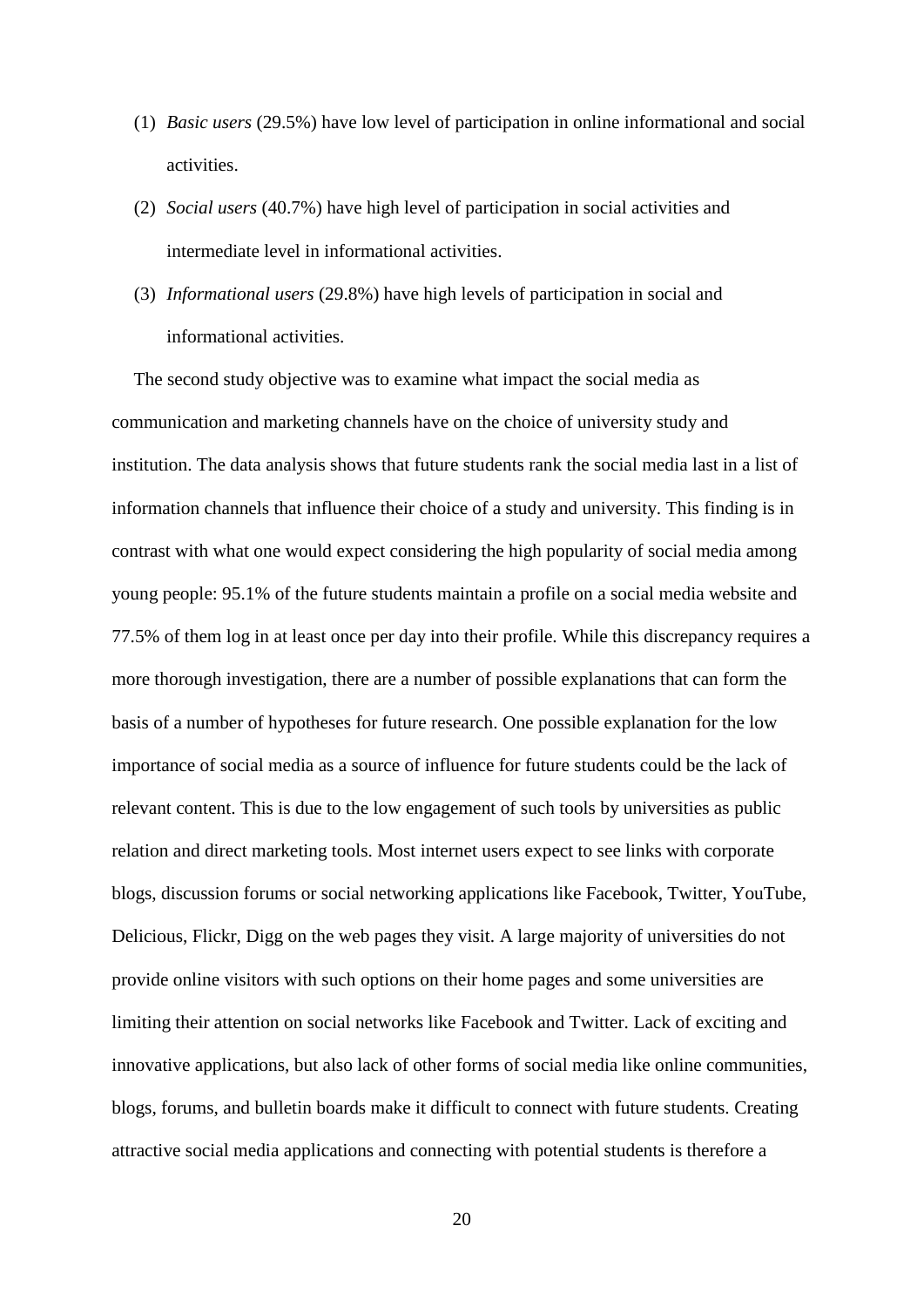major challenge for university marketers. This requires the allocation of resources, a different approach to marketing (from one-to-many to one-to-one) but also a new organizational structure of the marketing departments and consistent social media-focused policies: monitoring the social media domain, keeping these applications up-to-date and utilizing the customer input.

Finally, the third study objective was to explore the dependence of factors influencing the choice of university on social media use. It is evident that several issues beyond the curriculum and the reputation of a university play important role in the choice of a higher education school. As Figure 5 indicates, the availability of cultural and social facilities also influences the pupils' choice. It also looks like there is a relation between these choice factors and social media use; the most advanced social media users among this target group are also significantly more interested in the aforementioned issues when making a decision for a university.

Regarding the general behavior of future students in social media environments, the study indicates that they are heavy users but the large majority uses social media applications for two of the three types of activities investigated, these being social interaction and information seeking. The low degree of content contribution (with the exception of sharing pictures and videos) in this population restricts the volume of user-generated information that could be useful for choosing a study. The lack of suitable higher education social media platforms, as mentioned earlier, can be a reason for the low availability of contributed content. This leads to the question as to how university marketers can energize present students and future students to contribute more content, preferably content that is also beneficial to their institution. The challenge for marketers and management is to find ways to stimulate influential individuals and brand advocates to provide comments and reviews in universitysponsored forums or online communities, and also publish in their own online social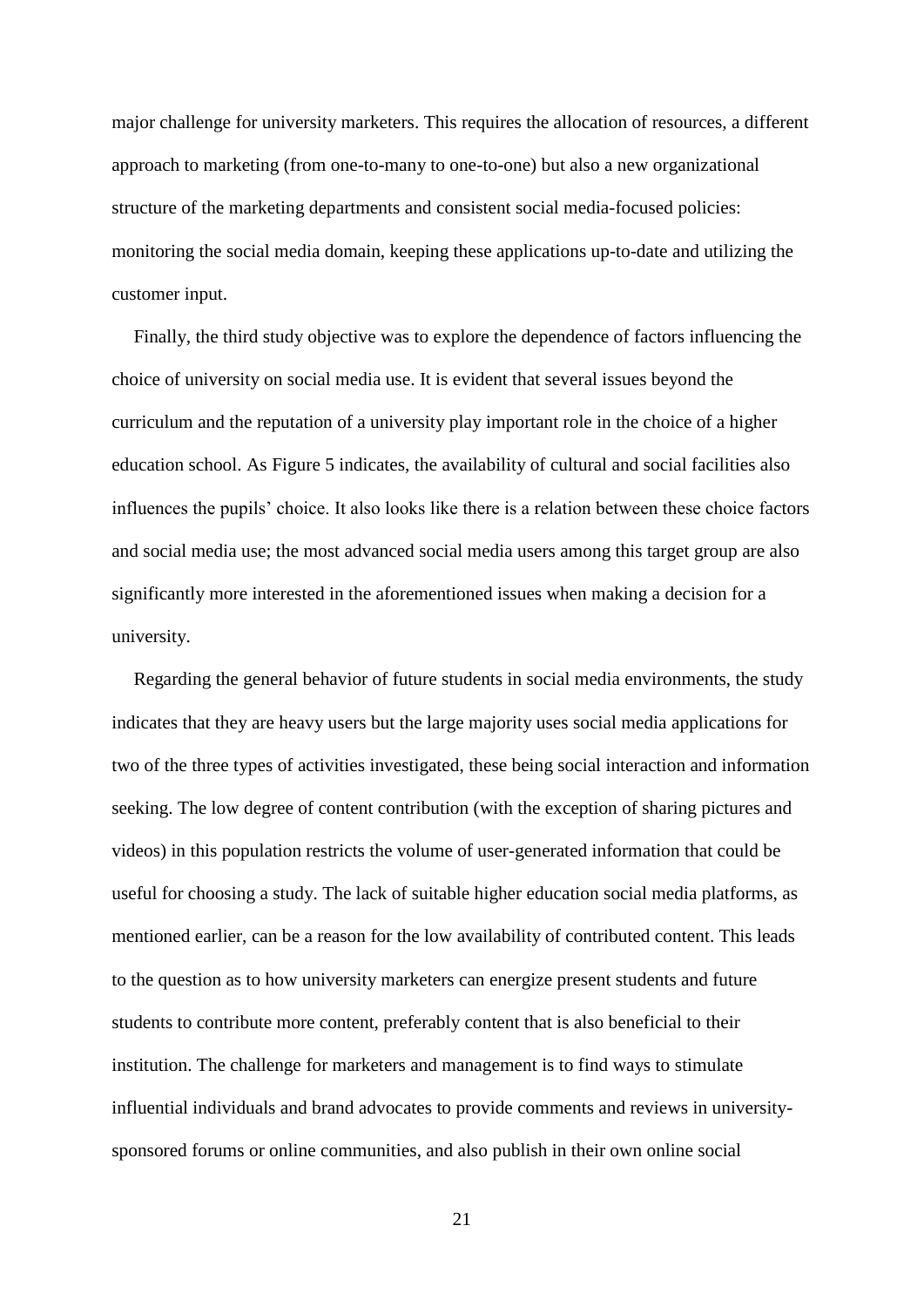networks, blogs, or other forms of social applications. This is a practice already implemented by many business marketers, with very positive results on brand awareness, acquisition, and customer loyalty. Considering the former, we can argue university marketers should approach the social media in a proactive way. The simple presence in the social media space is not enough for successful higher education marketing. Recruitment officers should actively and continuously engage the social media in their promotional mix, understand the online behavior of potential students, and accept that the customer is in fact a powerful party. Strong institutional commitment is very important and university marketers must be willing to allocate resources in this form of communication.

Marketing strategies utilizing the social media present a promising domain for higher education institutions, despite reservations as to the marketization of higher education. Higher education institutions are still in the infancy stage of this approach and have a lot to learn. Field experience suggests that the approach to social media channels as communication tools must be different from the traditional mass media. The focus of social media-based marketing should be on two-way communication, dialog and engagement rather than using the social media as broadcasting channels or advertising platforms. While cost reduction and increasing effectiveness can be serious arguments for higher education institutions to engage social media as part of their marketing strategies, such strategies require a redesign of marketing departments and changes in communication approaches: from one-way communication to listening to customer voice and customer engagement. While most higher education marketing departments are not familiar with this type of communication, university management must make a serious effort to restructure and acquire personnel with the right capabilities.

One less visible yet important problem with engaging social media strategies is the very essence of these channels, namely the user generated content. The deployment of such media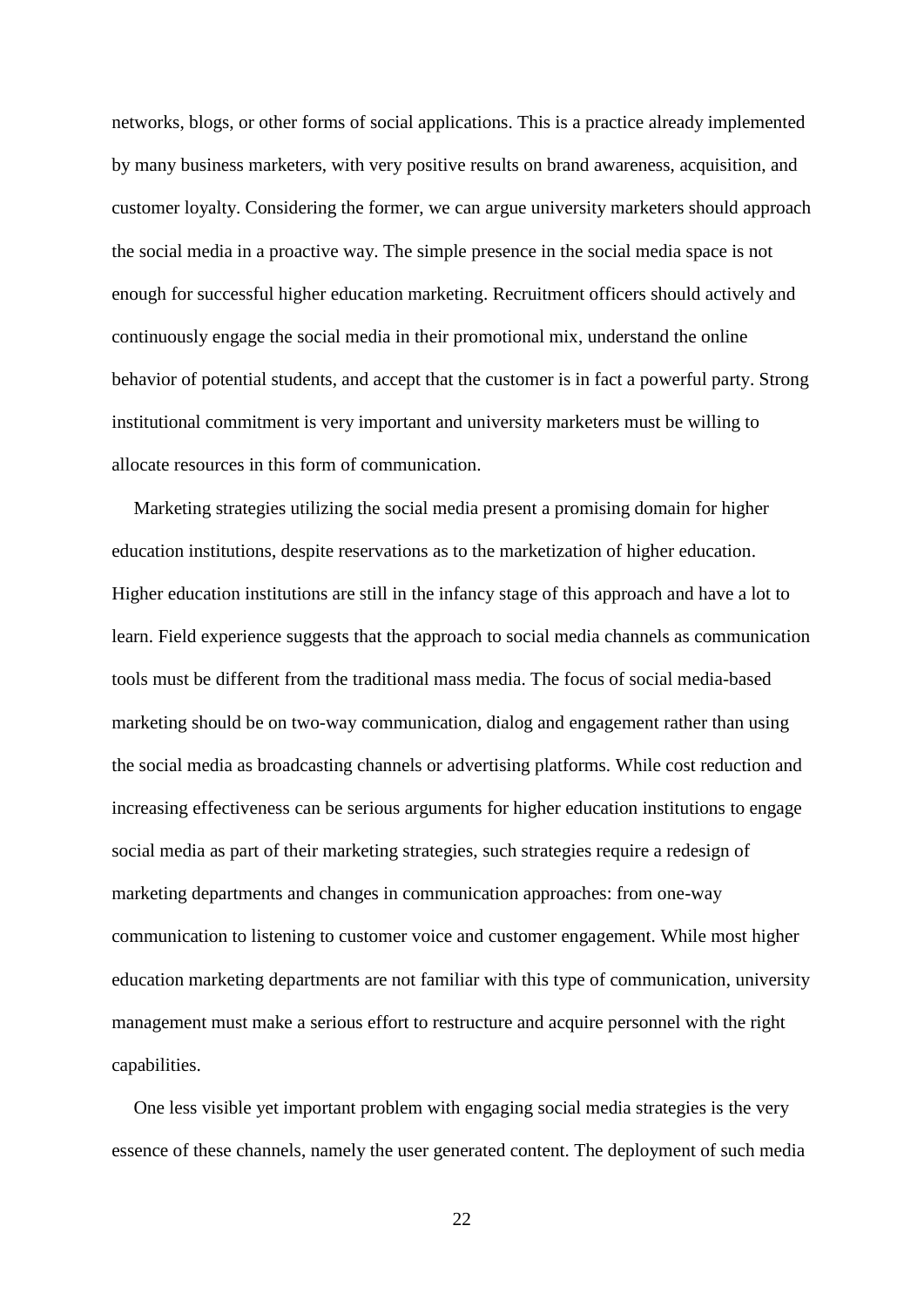could expose serious internal problems to the public and disseminate complaints by incumbent students or even personnel to a large scale. Openness is a serious advantage, but also a disadvantage for organizations trying to keep things hidden from public scrutiny. The openness of the social media can therefore mean trouble for some higher education institutions and reputation management must become a part of the marketing agenda. Another weakness of engaging social media strategies can be the need for substantial organizational resources in order to monitor and utilize the online discussion created within such channels.

# **LIMITATIONS AND ISSUES FOR FURTHER RESEARCH**

Regarding the limitations of the study we should emphasize that the sample was composed to present a reliable picture for the Netherlands, but one must be cautious when generalizing the results to countries with different cultures and different levels of information and communication technology maturity. Another limitation is that segmentation results depend on the method and the segmentation bases used. Additional research in this domain is very much welcome, including different segmentation methods and segmentation variables, but also longitudinal studies.

This study already provides some interesting insights into the online behavior of potential students and also provides the basis for developing further research propositions. An issue requiring further investigation is whether the social media play in fact a more important role as source of study information and advice than this survey indicates. A fact from the survey is that recommendations from family, friends and acquaintances play a major role in their choice of university and study (Figure 4). An interesting issue for further research is the role of social media and in particular of social networks in bringing future students in touch with these parties when searching for study information and advice. Considering the extend of use and importance of social networks for young people it is legitimate to assume that indeed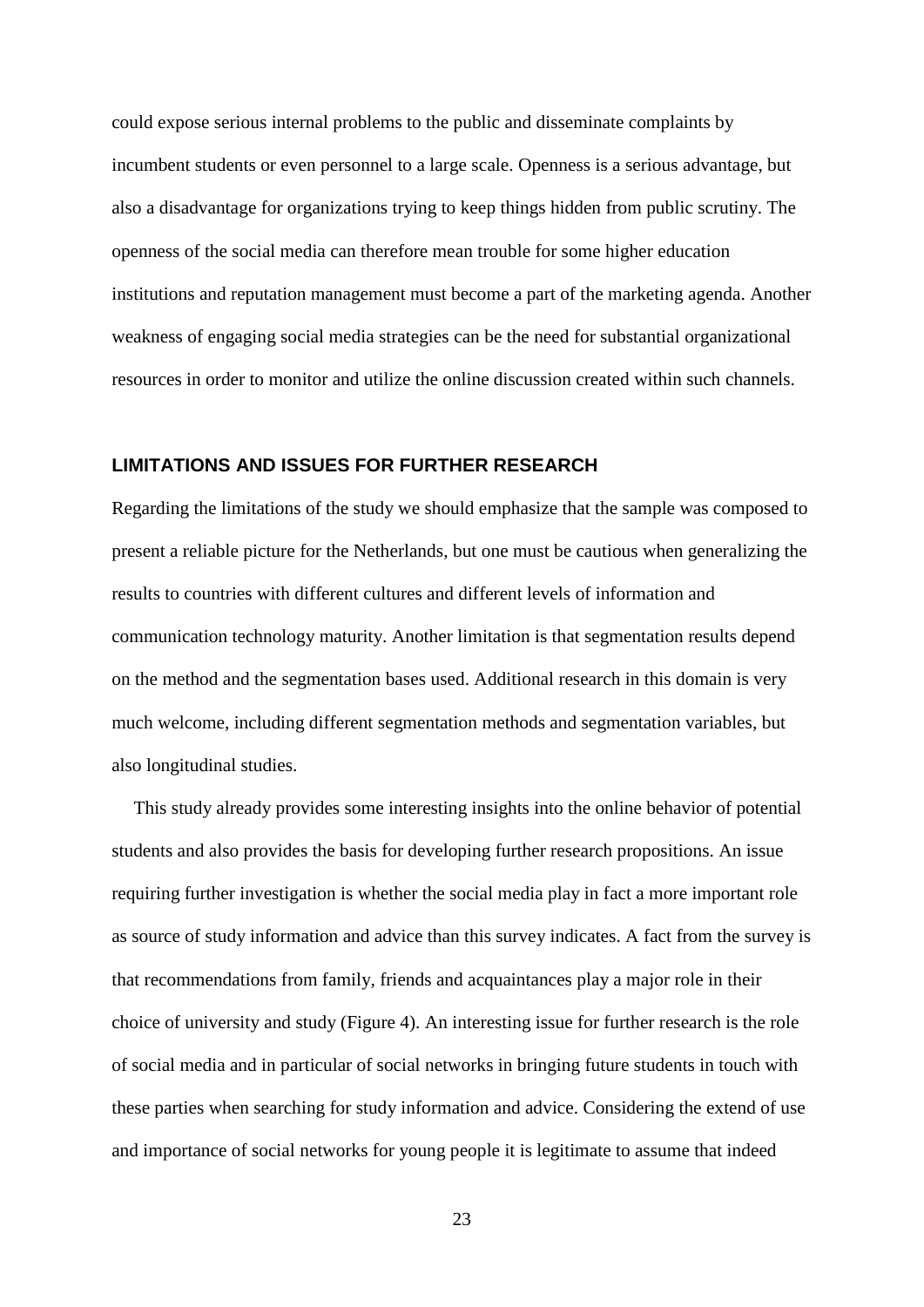some of the input from family, friends and acquaintances is provided through these channels. It is also known that social networks are excellent platforms for word of mouth and viral marketing. If this assumption is true then the real impact of social media on the choice of potential students might be much higher than the research outcomes shown in Figure 4.

Research regarding the use of social media for marketing purposes is still in its infancy. This media is a relatively new phenomenon, with a history of explosive growth in fastchanging environmental and technological contexts. It could be useful for higher education recruiting officers to closely monitor the behavioral developments of the student market regarding their social media use and the role the social media plays as an information source in their selection of a study and university. Lastly, it might be rewarding to attempt to segment future student markets using other segmentation criteria such as lifestyle, behavior, or perceived benefits, and contribute to the development of new higher education marketing models.

#### **REFERENCES**

- <span id="page-23-2"></span>Anderson, G. (2008). Mapping Academic Resistance in the Managerial University. *Organization, 15*(2), 251-270.
- <span id="page-23-1"></span>Augustsson, G. (2010). Web 2.0, pedagogical support for reflexive and emotional social interaction among Swedish students. *The Internet and Higher Education, 13*(4), 197- 205.
- <span id="page-23-0"></span>Barker, V. (2009). Older Adolescents' Motivations for Social Network Site Use: The Influence of Gender, Group Identity, and Collective Self-Esteem. *CyberPsychology & Behavior, 12*(2), 209-213.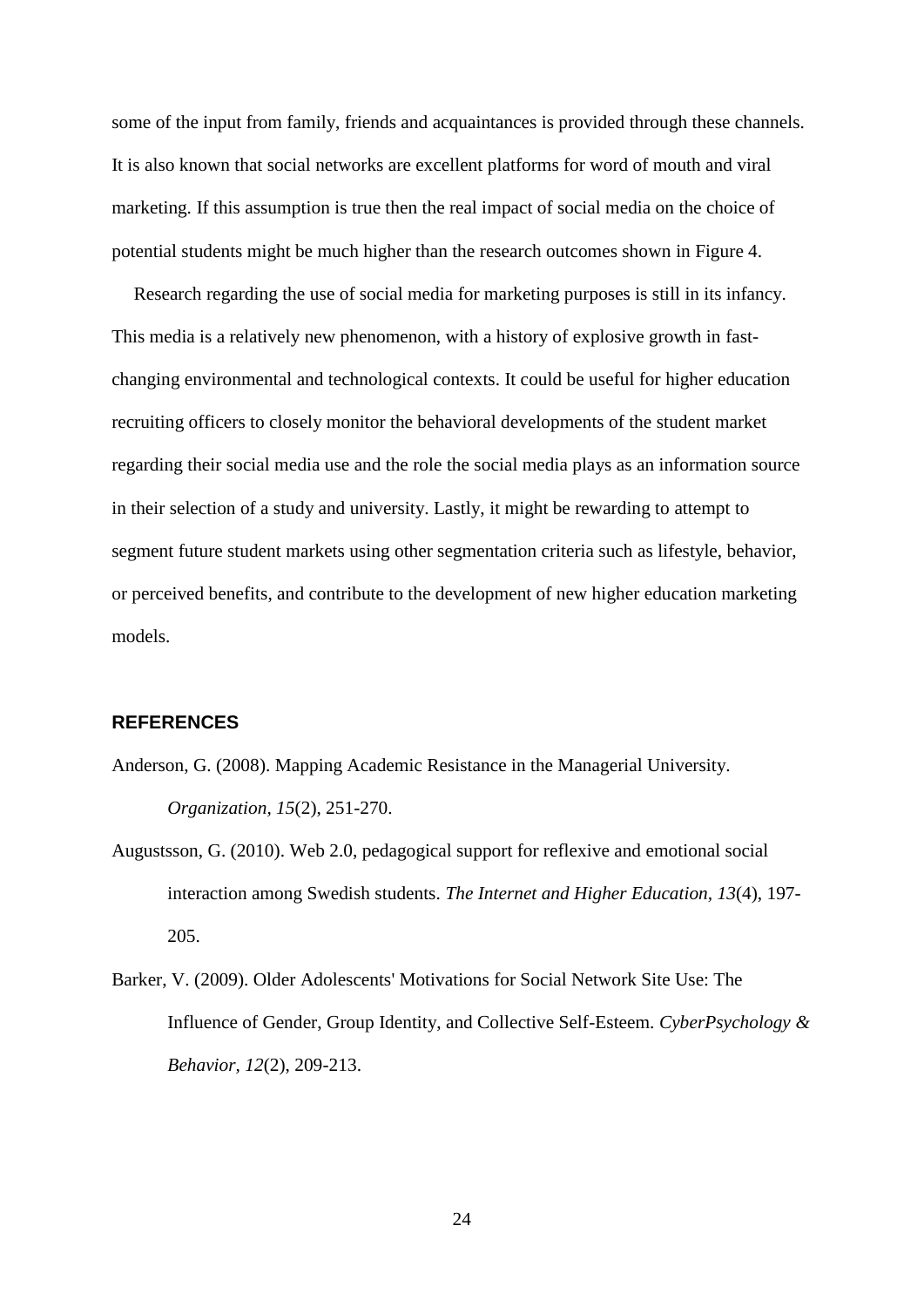- <span id="page-24-1"></span>Barnes, N. G. (2010). *The 2010 Inc. 500 Update: Most Blog, Friend And Tweet But Some Industries Still Shun Social Media*. Dartmouth, USA: University of Massachusetts, Center for Marketing Research.
- <span id="page-24-2"></span>Barnes, N. G., & Mattson, E. (2009). *Social Media and College Admissions: The First Longitudinal Study*. Dartmouth, USA: University of Massachusetts, Center for Marketing Research.
- <span id="page-24-4"></span>Bazaarvoice. (2012). *Talking to Strangers: How Social Influences Millennials' Shopping Decisions*. Retrieved February 12, 2012, from [http://www.bazaarvoice.com/static/download/Bazaarvoice\\_Millennials\\_Infographic.p](http://www.bazaarvoice.com/static/download/Bazaarvoice_Millennials_Infographic.pdf) [df](http://www.bazaarvoice.com/static/download/Bazaarvoice_Millennials_Infographic.pdf)
- <span id="page-24-0"></span>Boyd, D. (2008). Why Youth (Heart) Social Network Sites: The Role of Networked Publics *Youth, Identity, and Digital Media*, 119–142. Cambridge: The MIT Press.
- <span id="page-24-5"></span>Brengman, M., Geuens, M., Weijters, B., Smith, S. M., & Swinyard, W. R. (2005). Segmenting Internet shoppers based on their Web-usage-related lifestyle: a crosscultural validation. *Journal of Business Research, 58*(1), 79-88.
- <span id="page-24-7"></span>Briggs, S. (2006). An exploratory study of the factors influencing undergraduate student choice: the case of higher education in Scotland. *Studies in Higher Education, 31*(6), 705-722.
- <span id="page-24-3"></span>Constantinides, E. (2010). Connecting Small and Medium Enterprises to the New Consumer: The Web 2.0 as Marketing Tool *Global Perspectives on Small and Medium Enterprise*. Hershey, Pennsylvania: IGI Global.
- <span id="page-24-6"></span>Constantinides, E., Alarcón del Amo, M. C., & Lorenzo Romero, C. (2010). *Profiles of Social Networking Sites Users in The Netherlands.* Paper presented at the High Technology-Small Firms Conference, Enschede, The Netherlands.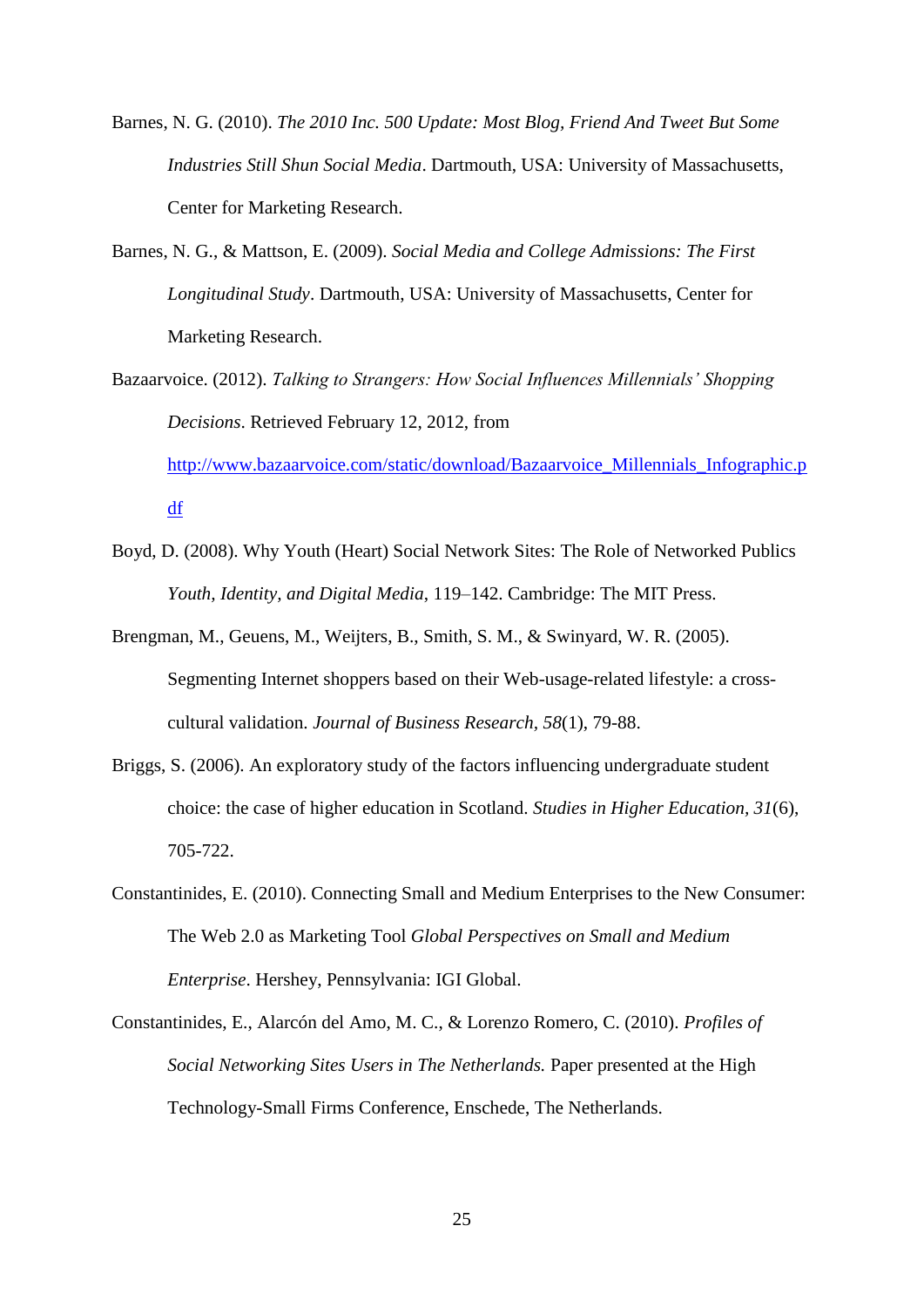- <span id="page-25-0"></span>Constantinides, E., & Fountain, S. J. (2008). Web 2.0: Conceptual foundations and marketing issues. *Journal of Direct, Data and Digital Marketing Practice, 9*(3), 231-244.
- <span id="page-25-8"></span>Constantinides, E., & Zinck Stagno, M. C. (2011). Potential of the social media as instruments of higher education marketing: a segmentation study. *Journal of Marketing for Higher Education, 21*(1), 7-24.
- <span id="page-25-5"></span>Edmiston-Strasser, D. M. (2009). An Examination of Integrated Marketing Communication in U.S. Public Institutions of Higher Education. *Journal of Marketing for Higher Education, 19*(2), 142-165.
- <span id="page-25-4"></span>Eikelmann, S., Hajj, J., & Peterson, M. (2008). Opinion piece: Web 2.0: Profiting from the threat. *Journal of Direct, Data and Digital Marketing Practice, 9*(3), 293-295.
- <span id="page-25-2"></span>eMarketer. (2010). *How Many Marketers Are Using Social Media?* Retrieved October 20, 2011, from<http://www.emarketer.com/Article.aspx?R=1008092>
- <span id="page-25-9"></span>Foedermayr, E. K., & Diamantopoulos, A. (2008). Market Segmentation in Practice: Review of Empirical Studies, Methodological Assessment, and Agenda for Future Research. *Journal of Strategic Marketing, 16*(3), 223-265.
- <span id="page-25-7"></span>Ganesh, J., Reynolds, K. E., Luckett, M., & Pomirleanu, N. (2010). Online Shopper Motivations, and e-Store Attributes: An Examination of Online Patronage Behavior and Shopper Typologies. *Journal of Retailing, 86*(1), 106-115.
- <span id="page-25-1"></span>Ghauri, P., Lutz, C., & Tesfom, G. (2003). Using networks to solve export-marketing problems of small-and medium-sized firms from developing countries. *European Journal of Marketing, 37*(5/6), 728-752.
- <span id="page-25-3"></span>Gibbs, P. (2002). From the invisible hand to the invisible handshake: marketing higher education. *Research in Post-Compulsory Education, 7*(3), 325-338.
- <span id="page-25-6"></span>Gibbs, P., & Murphy, P. (2009). Implementation of Ethical Higher Education Marketing. *Tertiary Education and Management, 15*(4), 341-354.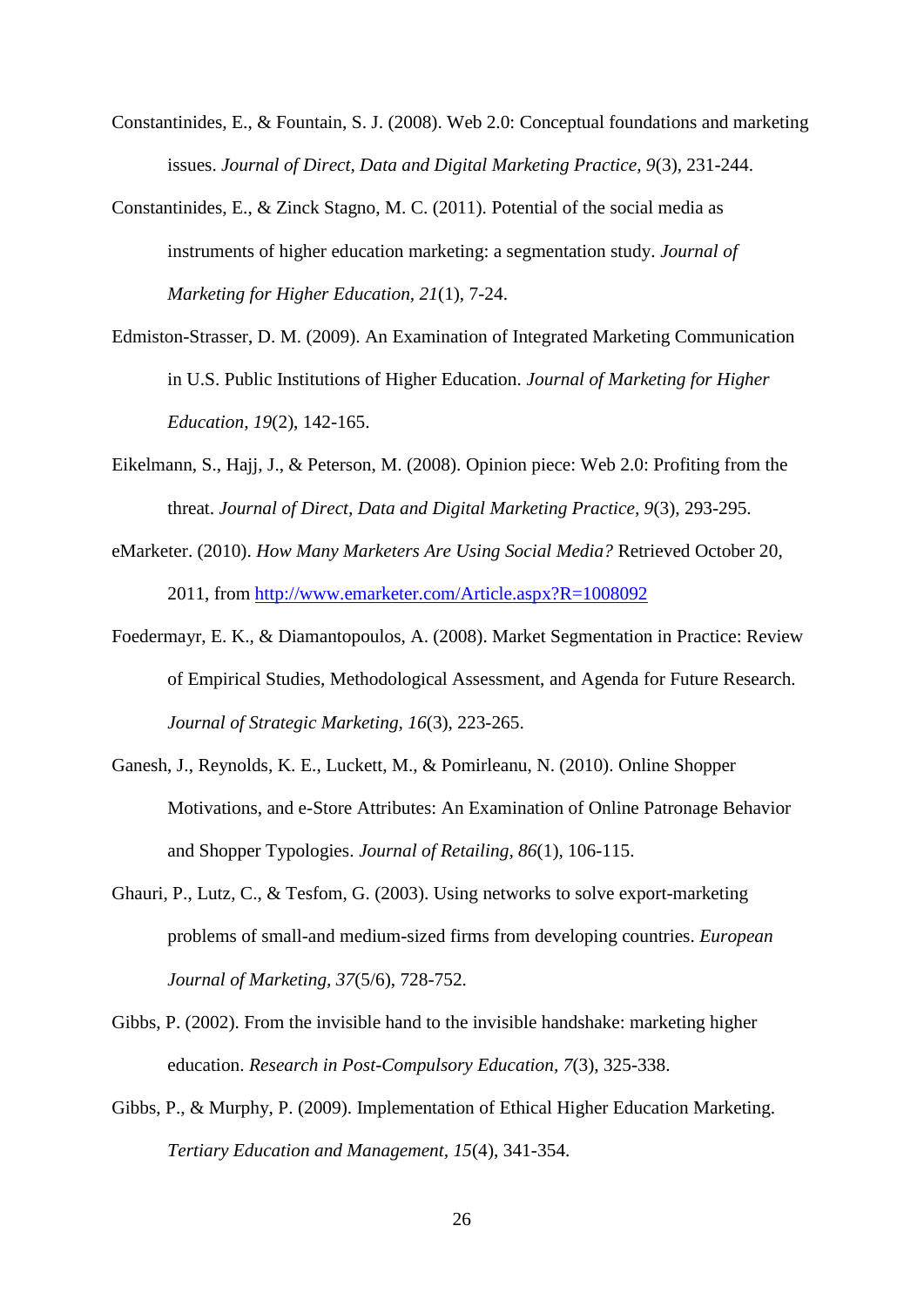- <span id="page-26-3"></span>Grönroos, C. (1994). Quo vadis, marketing? Toward a relationship marketing paradigm. *Journal of Marketing Management, 10*(5), 347-360.
- <span id="page-26-8"></span>Harris, A., & Rea, A. (2009). Web 2.0 and virtual world technologies: A growing impact on IS education. *Journal of Information Systems Education, 20*(2), 137-144.
- <span id="page-26-6"></span>Hayes, T. J., Ruschman, D., & Walker, M. M. (2009). Social Networking as an Admission Tool: A Case Study in Success. *Journal of Marketing for Higher Education, 19*(2), 109-124.
- <span id="page-26-1"></span>Helgesen, Ø. (2008). Marketing for Higher Education: A Relationship Marketing Approach. *Journal of Marketing for Higher Education, 18*(1), 50-78.
- <span id="page-26-2"></span>Hemsley-Brown, J. V., & Oplatka, I. (2006). Universities in a competitive global marketplace: a systematic review of the literature on higher education marketing. *International Journal of Public Sector Management, 19*(4), 316-338.
- <span id="page-26-9"></span>Hoek, J., Gendall, P., & Esslemont, D. (1996). Market Segmentation: A Search for the Holy Grail? *Journal of Marketing Practice, 2*(1), 25-34.
- <span id="page-26-7"></span>Jayawardhena, C., Wright, L. T., & Dennis, C. (2007). Consumers online: intentions, orientations and segmentation. *International Journal of Retail & Distribution Management, 35*(6), 515-526.
- <span id="page-26-5"></span>Jongbloed, B. (2003). Marketisation in Higher Education, Clark's Triangle and the Essential Ingredients of Markets. *Higher Education Quarterly, 57*(2), 110-135.
- <span id="page-26-0"></span>Kabilan, M. K., Ahmad, N., & Abidin, M. J. Z. (2010). FaceBook: An online environment for learning of english in institutions of higher education? *The Internet and Higher Education, 13*(4), 179-187.
- <span id="page-26-4"></span>Karin, I., & Eiferman, R. (2006). Technology-Based Marketing (TBM): A New Competitive Approach for High-Tech Industries. *International Journal of Global Business and Competitiveness, 2*(1), 19-25.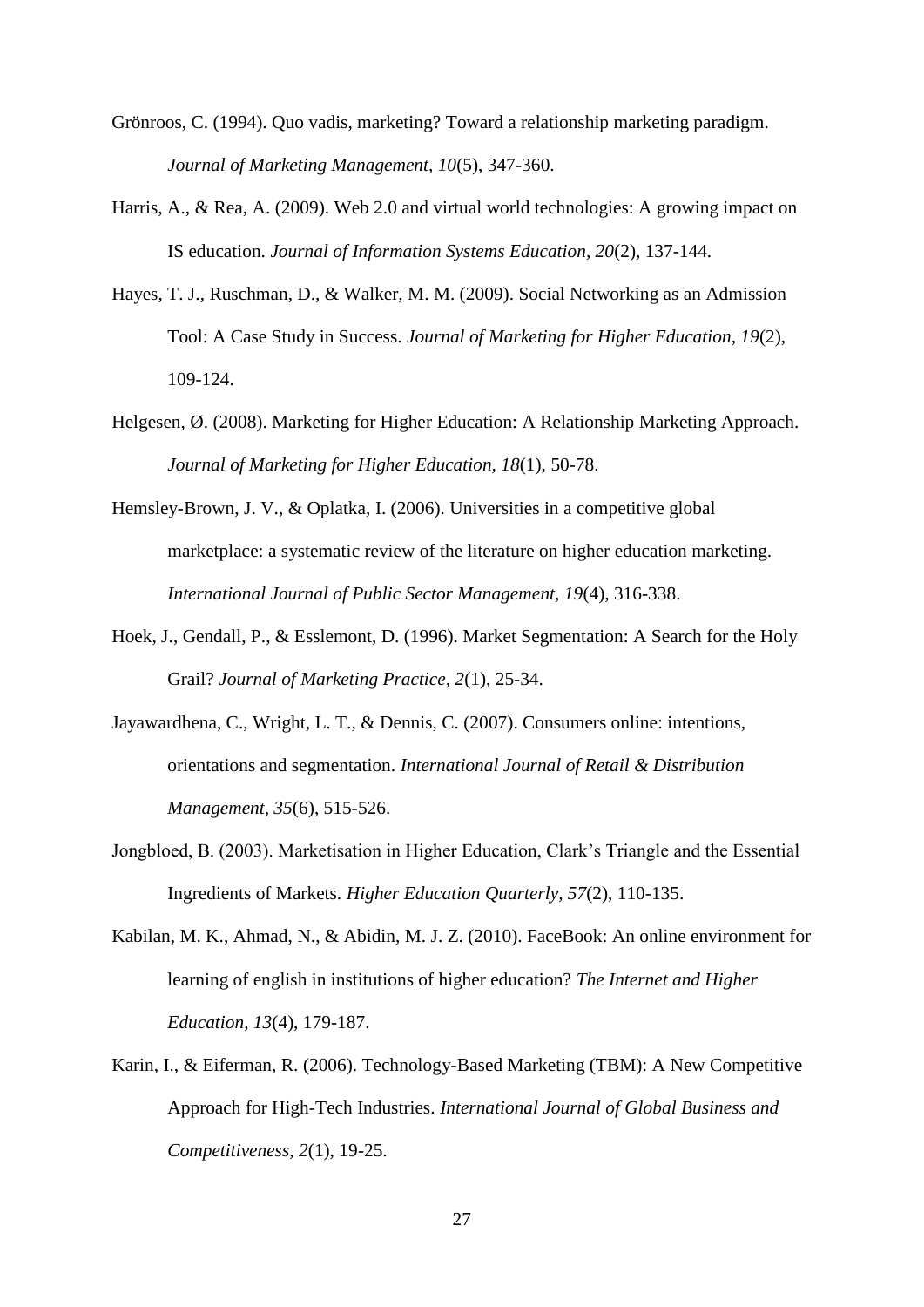- <span id="page-27-1"></span>Kim, W., Jeong, O. R., & Lee, S. W. (2010). On social Web sites. *Information Systems, 35*(2), 215-236.
- <span id="page-27-5"></span>Klassen, M. L. (2002). Relationship marketing on the Internet: the case of top- and lowerranked US universities and colleges. *Journal of Retailing and Consumer Services, 9*(2), 81-85.
- <span id="page-27-8"></span>Knapp, T. R. (1990). Treating Ordinal Scales as Interval Scales: An Attempt To Resolve the Controversy. *Nursing Research, 39*(2), 121-123.
- <span id="page-27-0"></span>Kolbitsch, J., & Maurer, H. (2006). The transformation of the web: How emerging communities shape the information we consume. *Journal of Universal Computer Science, 12*(2), 187-213.
- <span id="page-27-3"></span>Koster, B., & Van Gaalen, M. (2010). *Social Media Update 2010*. Amsterdam, the Netherlands: Jungle Minds.
- <span id="page-27-7"></span>Li, C., & Bernoff, J. (2008). *Groundswell: Winning in a World Transformed by Social Technologies*. Boston, Massachusetts: Harvard Business Press.
- <span id="page-27-2"></span>Mangold, W. G., & Faulds, D. J. (2009). Social media: The new hybrid element of the promotion mix. *Business Horizons, 52*(4), 357-365.
- <span id="page-27-4"></span>Maringe, F. (2006). University and course choice: Implications for positioning, recruitment and marketing. *International Journal of Educational Management, 20*(6), 466-479.
- <span id="page-27-6"></span>McAlexander, J. H., & Koenig, H. F. (2001). University Experiences, the Student-College Relationship, and Alumni Support. *Journal of Marketing for Higher Education, 10*(3), 21-43.
- <span id="page-27-9"></span>Minhas, R. S., & Jacobs, E. M. (1996). Benefit segmentation by factor analysis: an improved method of targeting customers for financial services. *International Journal of Bank Marketing, 14*(3), 3-13.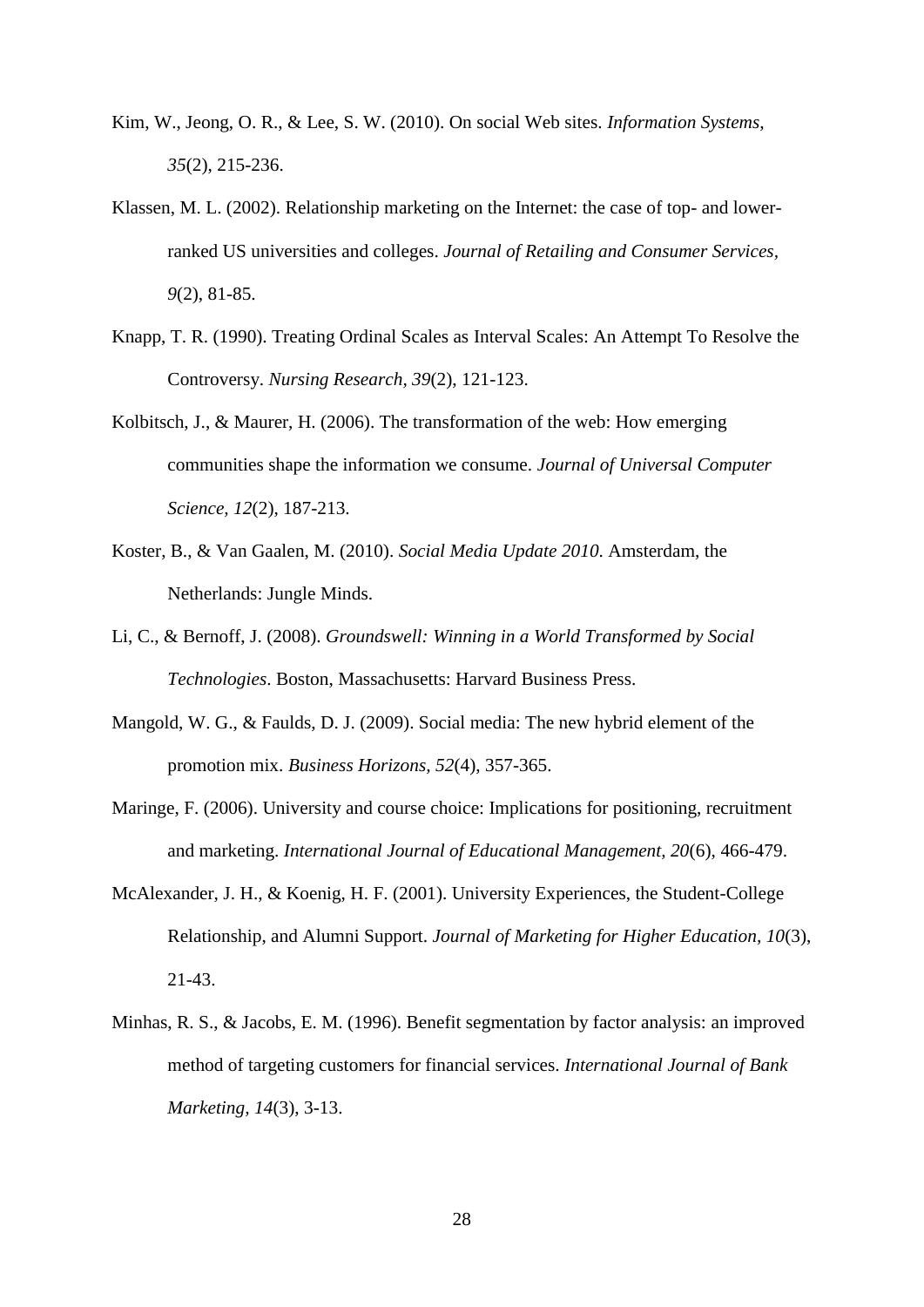- <span id="page-28-5"></span>Molesworth, M., Nixon, E., & Scullion, R. (2009). Having, being and higher education: the marketisation of the university and the transformation of the student into consumer. *Teaching in Higher Education, 14*(3), 277-287.
- <span id="page-28-0"></span>Nambisan, S., & Nambisan, P. (2008). How to Profit From a Better Virtual Customer Environment. *MIT Sloan management review, 49*(3), 53.

<span id="page-28-1"></span>O'Reilly, T. (2005). *What is Web 2.0?* Retrieved July 11, 2011, from <http://oreilly.com/web2/archive/what-is-web-20.html>

- <span id="page-28-3"></span>Opinion Research Corporation. (2009). *Online Feedback Significantly Influences Consumer Purchasing Decisions*. Retrieved October 20, 2011, from [http://www.opinionresearch.com/fileSave/Onlline\\_Feedback\\_FINAL4\\_13\\_09.pdf](http://www.opinionresearch.com/fileSave/Onlline_Feedback_FINAL4_13_09.pdf)
- <span id="page-28-4"></span>Parise, S., & Guinan, P. J. (2008, January 7-10). *Marketing Using Web 2.0.* Paper presented at the Hawaii International Conference on System Sciences, Hawaii, USA.
- <span id="page-28-8"></span>Parker, K. (2011). *The Digital Revolution and Higher Education* Retrieved October 22, 2011, from [http://www.pewsocialtrends.org/2011/08/28/the-digital-revolution-and-higher](http://www.pewsocialtrends.org/2011/08/28/the-digital-revolution-and-higher-education/)[education/](http://www.pewsocialtrends.org/2011/08/28/the-digital-revolution-and-higher-education/)
- <span id="page-28-2"></span>Peppers, D., & Rogers, M. (1993). A new marketing paradigm: share of customer, not market share. *Strategy & Leadership, 23*(2), 14-18.
- <span id="page-28-9"></span>Punj, G., & Stewart, D. W. (1983). Cluster Analysis in Marketing Research: Review and Suggestions for Application. *Journal of Marketing Research, 20*, 134-138.
- <span id="page-28-10"></span>Raubenheimer, J. (2004). An Item Selection Procedure to Maximise Scale Reliability and Validity. *SA Journal of Industrial Psychology, 30*(4), 59-64.
- <span id="page-28-7"></span>Rechtenfaculteit Leiden. (n.d.-a). *Kanaal van Faculteit der Rechtsgeleerdheid - Leiden on YouTube*. Retrieved October 20, 2011, from<http://www.youtube.com/user/fdrleiden>
- <span id="page-28-6"></span>Rechtenfaculteit Leiden. (n.d.-b). *Rechtenfaculteit on Twitter*. Retrieved October 20, 2011, from<http://www.twitter.com/leidenrechten>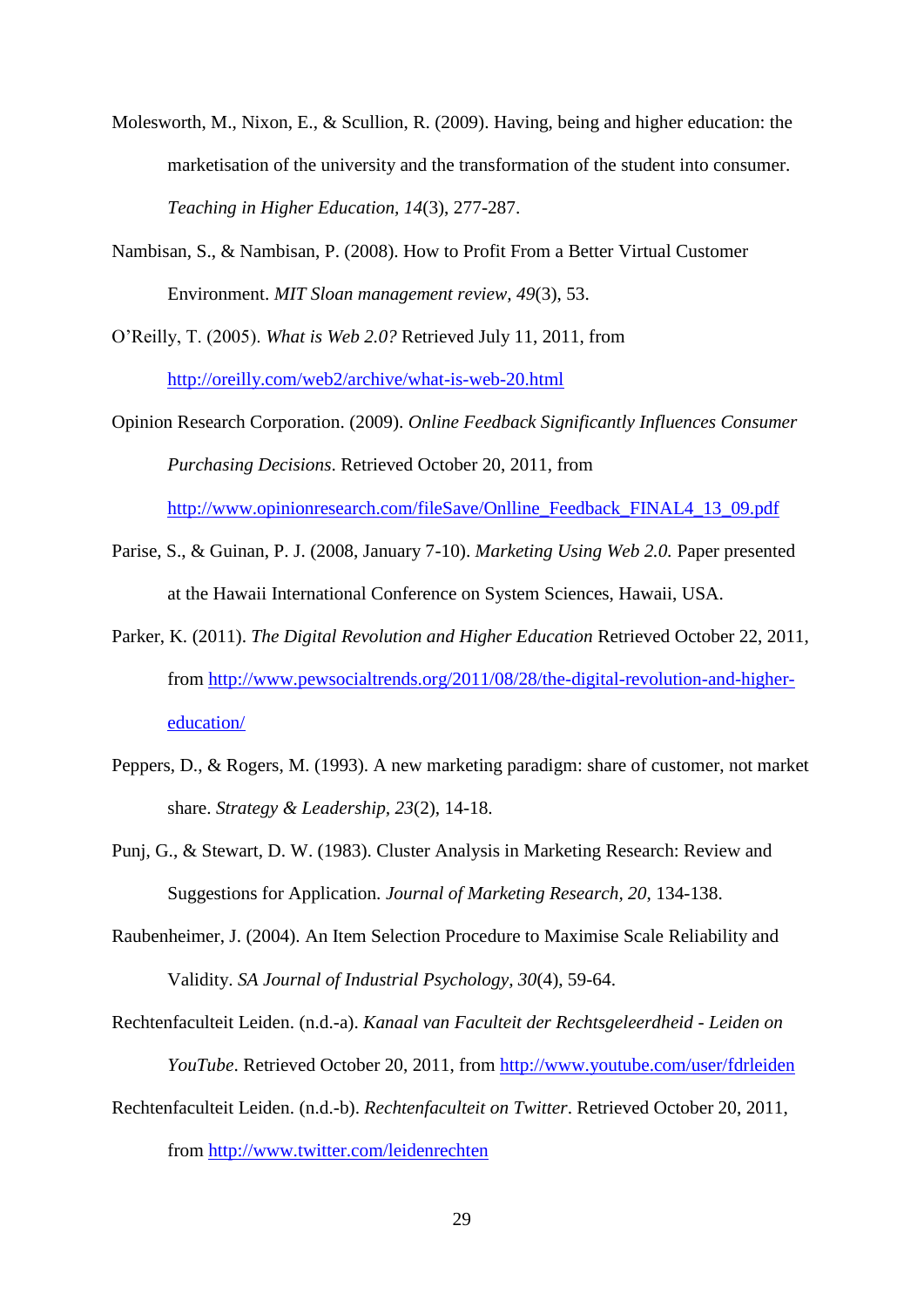- <span id="page-29-6"></span>Saxion Hogeschool. (2011). *IntoSaxion - Wij vertellen je alles over studeren bij Saxion*. Retrieved October 20, 2011, from [http://www.intosaxion.nl](http://www.intosaxion.nl/)
- <span id="page-29-2"></span>Shankar, V., & Malthouse, E. C. (2009). A Peek Into the Future of Interactive Marketing. *Journal of Interactive Marketing, 23*(1), 1-3.
- <span id="page-29-7"></span>Simões, C., & Soares, A. M. (2010). Applying to higher education: information sources and choice factors. *Studies in Higher Education, 35*(4), 371-389.
- <span id="page-29-10"></span>Slakter, M. J. (1965). A Comparison of the Pearson Chi-Square and Kolmogorov Goodnessof-Fit Tests with Respect. *Journal of the American Statistical Association, 60*(311), 854-858.
- <span id="page-29-8"></span>Soutar, G. N., & Turner, J. P. (2002). Students' preferences for university: a conjoint analysis. *International Journal of Educational Management, 16*(1), 40-45.
- <span id="page-29-0"></span>Spaulding, T. J. (2010). How can virtual communities create value for business? *Electronic Commerce Research and Applications, 9*(1), 38-49.
- <span id="page-29-1"></span>Statistics Netherlands. (2011). *Nederlandse jongeren zeer actief op sociale netwerken*. Retrieved October 20, 2011, from [http://www.cbs.nl/nl-NL/menu/themas/vrije-tijd](http://www.cbs.nl/nl-NL/menu/themas/vrije-tijd-cultuur/publicaties/artikelen/archief/2011/2011-3296-wm.htm)[cultuur/publicaties/artikelen/archief/2011/2011-3296-wm.htm](http://www.cbs.nl/nl-NL/menu/themas/vrije-tijd-cultuur/publicaties/artikelen/archief/2011/2011-3296-wm.htm)
- <span id="page-29-9"></span>Stewart, D. W. (1981). The application and misapplication of factor analysis in marketing research. *Journal of Marketing Research, 18*(1), 51-62.
- <span id="page-29-3"></span>Thomas, A. R. (2007). The end of mass marketing: or, why all successful marketing is now direct marketing. *Direct Marketing: An International Journal, 1*(1), 6-16.
- <span id="page-29-5"></span>Tilburg University. (2011). *Talk of Tomorrow*. Retrieved October 2011, 2011, from [http://www.talkoftomorrow.com](http://www.talkoftomorrow.com/)
- <span id="page-29-4"></span>TU Delft. (n.d.-a). *Kanaal van TU Delft on YouTube*. Retrieved October 20, 2011, from <http://www.youtube.com/user/tudelft>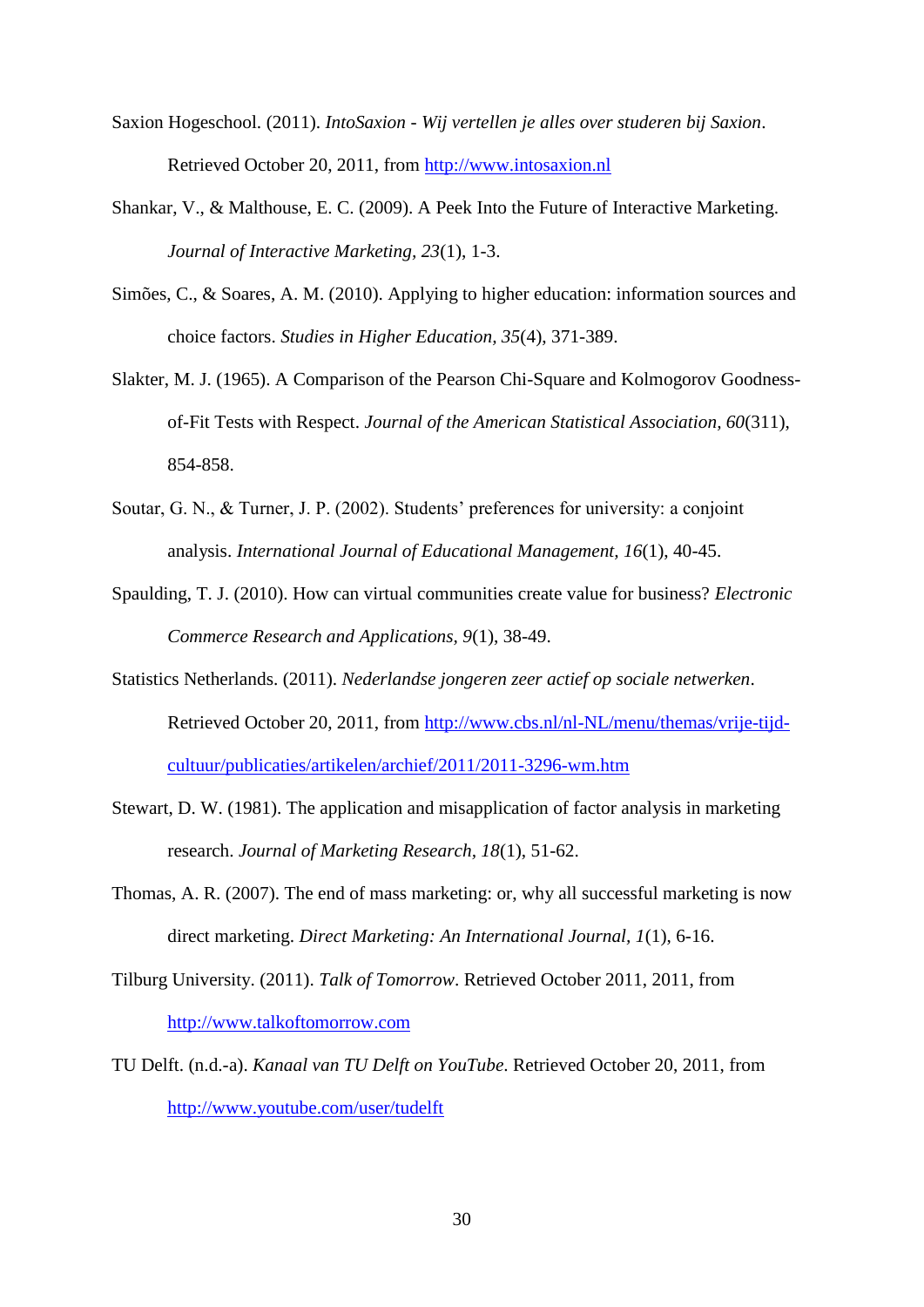<span id="page-30-6"></span>TU Delft. (n.d.-b). *TU Delft on Twitter*. Retrieved October 20, 2011, from <http://www.twitter.com/tudelft>

<span id="page-30-10"></span>Universiteit Twente. (n.d.-a). *Bachelorsite Universiteit Twente*. Retrieved October 20, 2011, from<http://www.bachelor.utwente.nl/informatie/voorlichtingsdagen.doc/>

<span id="page-30-5"></span>Universiteit Twente. (n.d.-b). *Laatste nieuws*. Retrieved October 20, 2011, from <http://www.utwente.nl/medewerkers/>

- <span id="page-30-9"></span>Universiteit van Amsterdam. (n.d.). *Research blog masters of new media*. Retrieved October 20, 2011, from<http://mastersofmedia.hum.uva.nl/>
- <span id="page-30-7"></span>University of Groningen. (n.d.). *University of Groningen on Facebook*. Retrieved October 20, 2011, from<http://www.facebook.com/universityofgroningen>
- <span id="page-30-8"></span>Utrecht University. (n.d.). *Utrecht University on Facebook*. Retrieved October 20, 2011, from <http://www.facebook.com/UtrechtUniversity>
- <span id="page-30-2"></span>Vrontis, D., Thrassou, A., & Melanthiou, Y. (2007). A contemporary higher education student-choice model for developed countries. *Journal of Business Research, 60*(9), 979-989.
- <span id="page-30-4"></span>Waters, R. D., Burnett, E., Lamm, A., & Lucas, J. (2009). Engaging stakeholders through social networking: How nonprofit organizations are using Facebook. *Public Relations Review, 35*(2), 102-106.
- <span id="page-30-11"></span>Wedel, M., & Kamakura, W. A. (2000). *Market segmentation: conceptual and methodological foundations*. Dordrecht: Kluwer Academic Publishers.

<span id="page-30-3"></span>Weiss, M. (2008). Results-Based Interaction Design. *Educause Quarterly, 31*(4), 42-49.

<span id="page-30-1"></span>Young, O. G., Brown, E. G., Keitt, T. J., Owyang, J. K., Koplowitz, R., & Lo, H. (2007). *Global enterprise Web 2.0 market forecast: 2007 to 2013*. Cambridge, USA: Forrester Research.

<span id="page-30-0"></span>Zickuhr, K. (2010). *Generations 2010*. Washington D.C., USA: Pew Research Center.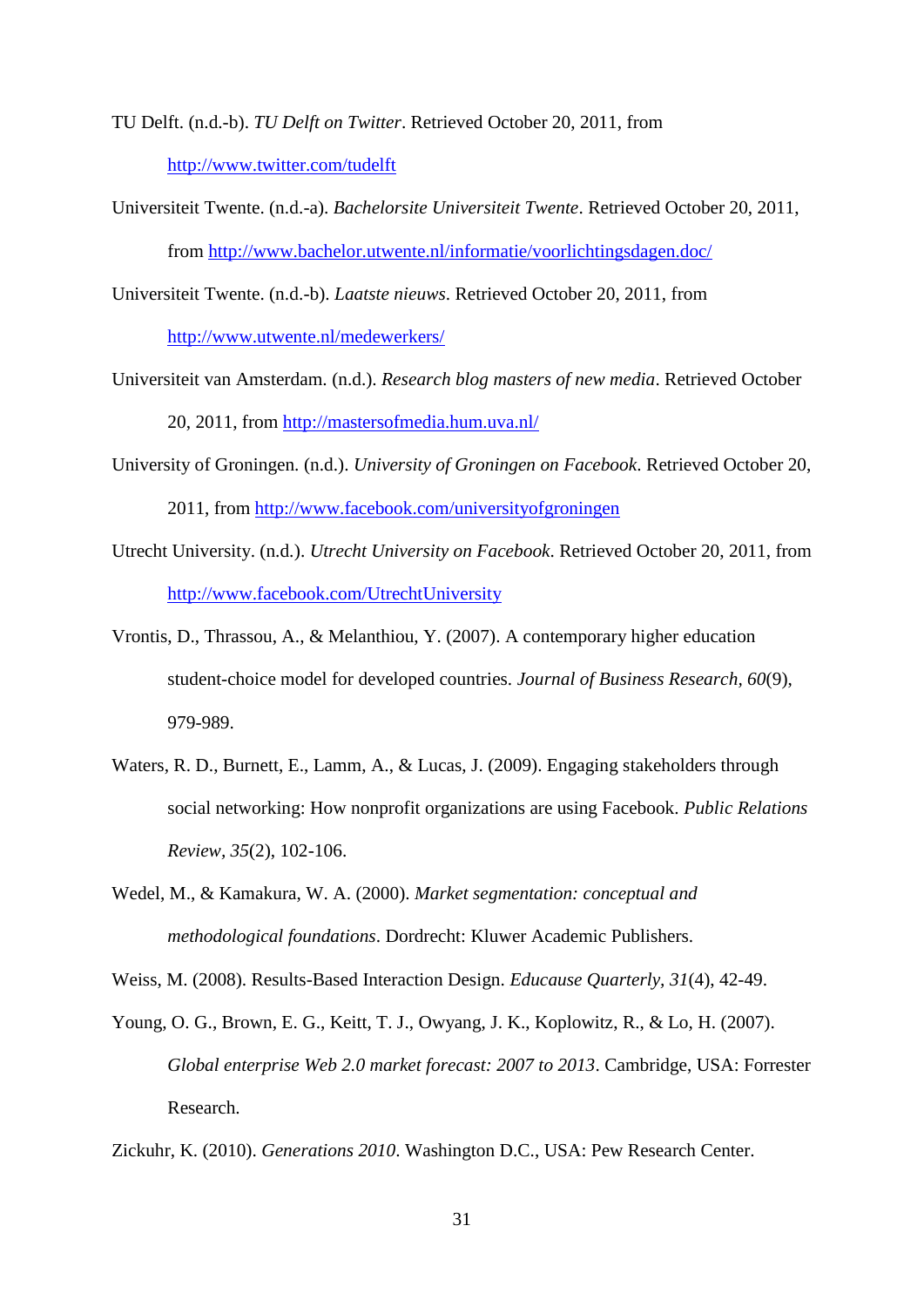# **Figures And Tables**

| Social engagement                       | <b>Information seeking</b>              | <b>Content contribution</b>               |  |
|-----------------------------------------|-----------------------------------------|-------------------------------------------|--|
| Stay in touch with contacts             | Search information for school           | Share pictures and videos                 |  |
| View pictures and videos of<br>contacts | Read product reviews before<br>purchase | Review purchased products                 |  |
| Make appointments with<br>contacts      | Search information about<br>study       | Share opinions through<br>forums          |  |
| Search for new contacts                 | Search information about<br>university  | Share experiences through<br>weblog       |  |
| Entertaining activities                 | Subscribe to RSS feeds                  | Share information about sport<br>or hobby |  |
|                                         |                                         | Vote in polls                             |  |

*Table 1. Social Media activities included in the survey 1)*

<sup>1)</sup> Measured using a 5-point Likert scale: never – rarely – sometimes – often – always

|                                        | factor 1 | factor 2 | factor 3 |
|----------------------------------------|----------|----------|----------|
| Stay in touch with contacts            | 0.871    |          |          |
| View pictures and videos               | 0.817    |          |          |
| Make appointments with contacts        | 0.805    |          |          |
| Share pictures and videos              | 0.726    |          |          |
| Entertainment                          | 0.613    |          |          |
| Search for new contacts                | 0.501    |          |          |
| Search information about study         |          | 0.882    |          |
| Search information about university    |          | 0.849    |          |
| Search information for school          |          | 0.790    |          |
| Read product reviews before purchase   |          | 0.500    |          |
| Share opinions through forums          |          |          | 0.652    |
| Review purchased products              |          |          | 0.652    |
| Share experiences through weblog       |          |          | 0.613    |
| Subscribe to RSS feeds                 |          |          | 0.577    |
| Vote in polls                          |          |          | 0.544    |
| Share information about sport or hobby |          |          | 0.533    |

*Table 3. Percentage of cases assigned to the three factors*

|                                                       |            | Entertaining $\&$ social variables (factor1) |                       |                                      |                        |  |
|-------------------------------------------------------|------------|----------------------------------------------|-----------------------|--------------------------------------|------------------------|--|
|                                                       |            | NO                                           |                       | YES                                  |                        |  |
|                                                       |            | <b>Information seeking variables</b>         |                       | <b>Information seeking variables</b> |                        |  |
|                                                       |            | (factor2)                                    |                       | (factor2)                            |                        |  |
|                                                       |            | NO                                           | YES                   | NO                                   | YES                    |  |
| <b>Content</b><br>contributing<br>variables (factor3) | NO         | $29.5\%$ <sup>1)</sup>                       | $5.2\%$ <sup>3)</sup> | $39.7\%$ <sup>2)</sup>               | $21.8\%$ <sup>3)</sup> |  |
|                                                       | <b>YES</b> | $0.0\%$                                      | 0.0%                  | $1.0\%$ <sup>2)</sup>                | $2.8\%$ <sup>3)</sup>  |  |

1) Forms the segment *Basic users*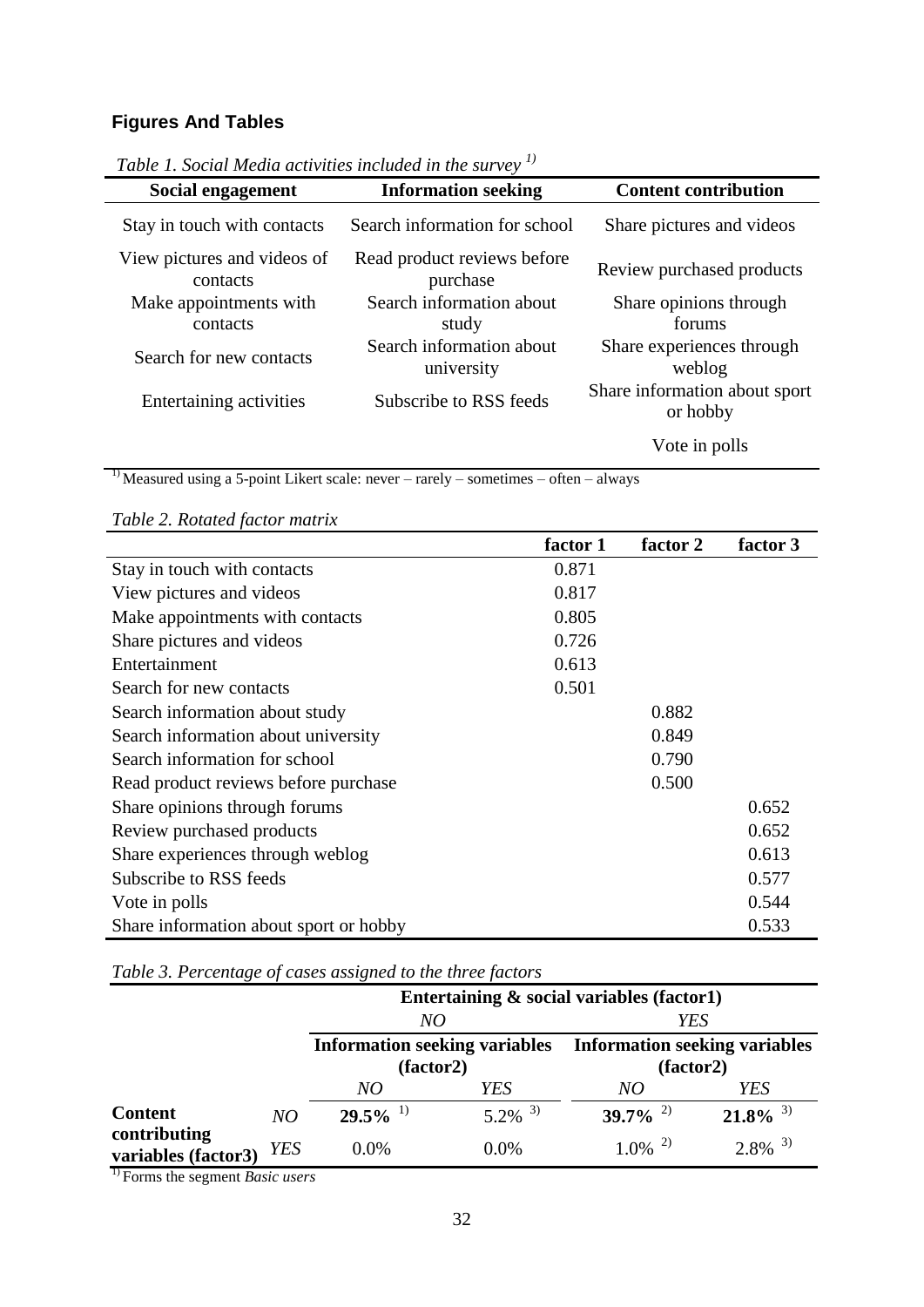2) Grouped together to form the segment *Social users*

3) Grouped together to form the segment *Informational users*



*Figure 1. Percentage of segment performing certain activities regularly on the Social Media (N=403)*



*Figure 2. Gender and curriculum profile composition of the segments (N=403)*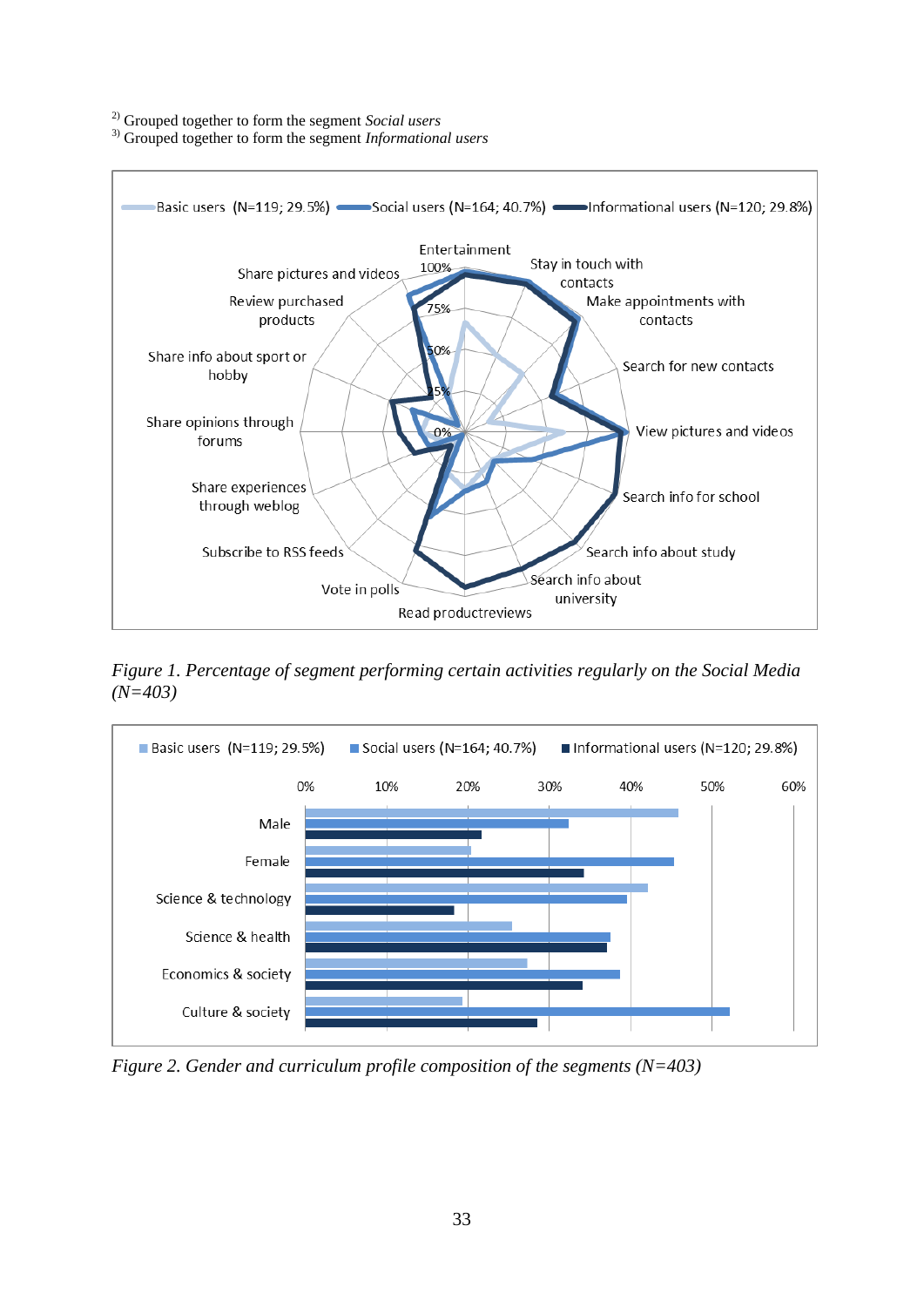

*Figure 3. Percentage of segments maintaining a profile on a given Social Media website (N=403)*



*Figure 4. Percentage of segments that found given sources (very) useful in their choice for a study and university (N=403)*

\* distribution among segments differs significantly ( $p \le 0.05$ )